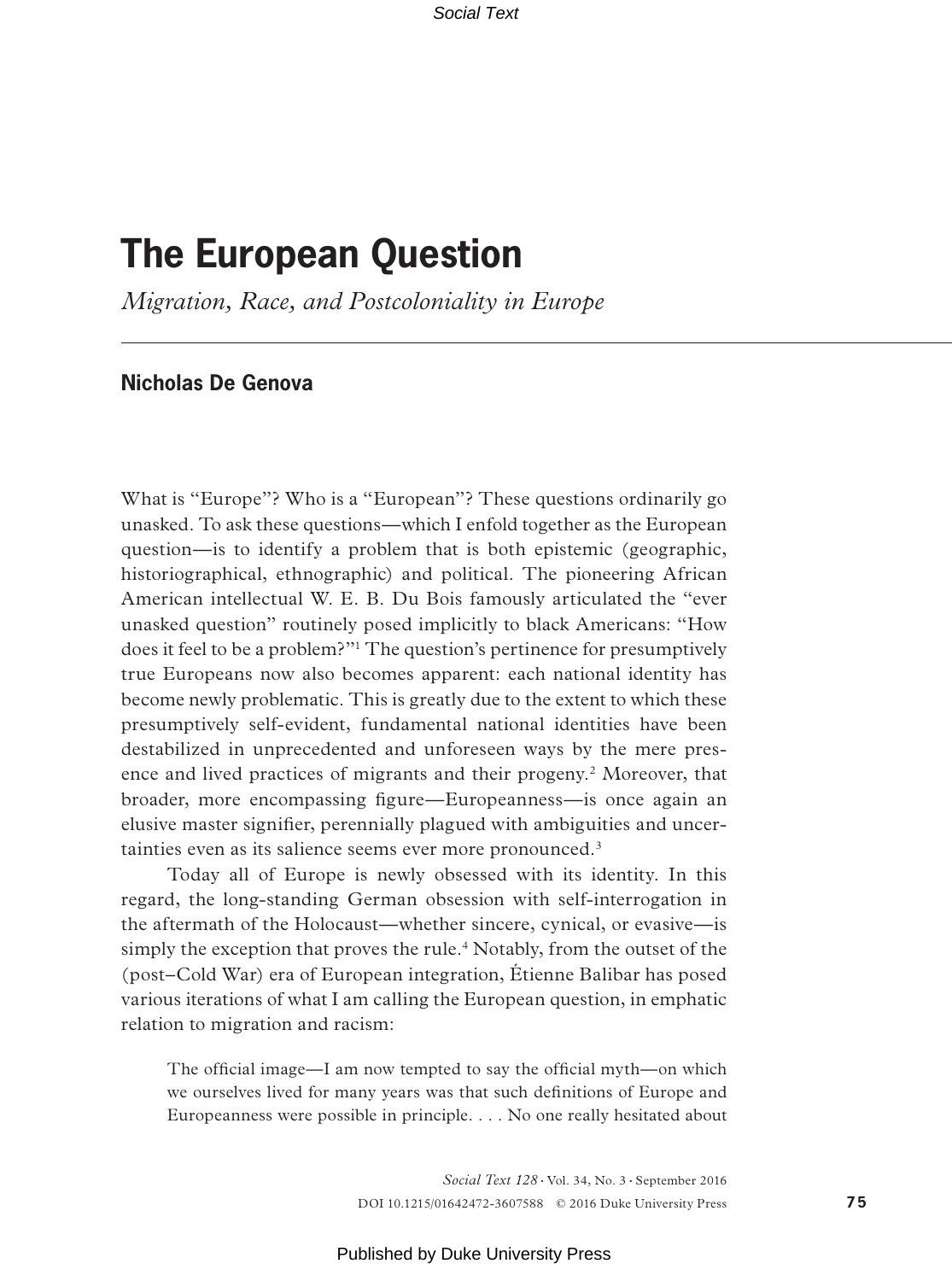the reference of the word "Europe." . . . this reference simply went without saying: the real problem concerned "migrations" and "racism." Now everything has changed and the opposite is the case. Before there can be any serious analysis of racism and its relationship to migrations, we have to ask ourselves what this word "Europe" means and what it will signify tomorrow.<sup>5</sup>

With markedly less interest in questions of migration and racism, endorsing an unabashed (albeit purportedly leftist) Eurocentrism, Slavoj Žižek argues likewise: "One should repeat the question 'What is Europe?' or rather, 'What does it mean for us to be Europeans?,' and thus formulate a new inception."6 Similarly, explicitly invoking the question of European identity, Jürgen Habermas and Jacques Derrida argue that a persuasive "'vision' for a future Europe . . . must articulate itself."<sup>7</sup> In the extended aftermath of the end of the Cold War and especially now, amid the shocks of global capitalist crisis, the European question has become a problem of a new significance and magnitude—above all, in Europe itself.

Social movements during the nineteenth and twentieth centuries were pressed to address various political problems in terms, for example, of the Jewish Question (or, in the United States, the Negro Question) or the National Question; thus they approached these questions from the unexamined standpoint of relative privilege. In the twenty-first century, these famous questions have been succeeded in Europe by the Migration Question.8 Thinking critically about migration in Europe today, however, as Balibar contends, requires that we first reckon more deliberately and conscientiously with what is really at stake: the problematization of Europe and Europeanness as such.

If Europe presents itself now as a question (indeed, a problem) for Europeans, this is still more true in Europe's increasingly amorphous externalized border zones.<sup>9</sup> There is no stable space of Europe toward which the figure of migration can be understood to move, as from an imagined periphery toward a fixed center. Remarkably, we appreciate this best from the standpoints of the migrants and refugees themselves. Consider, for instance, the Tunisian migrants after the 2011 revolution who, on their arrival in Italy, subjected to the mandates of the European border regime, proclaimed indignantly that they had no desire to remain in Italy and wanted instead to go to *Europe*. 10 Here we are reminded that there is no such monolith as Europe, that much of Europe comes up short of the gleaming ideal of "Europe" as an obscure object of desire.

Yet for centuries, and still today—in the wake of orientalism, transatlantic slavery, colonialism, the Cold War, and European integration— Europe has been the recurrent name for a heterogeneous variety of discrepant projects that have persistently upheld the putative identity and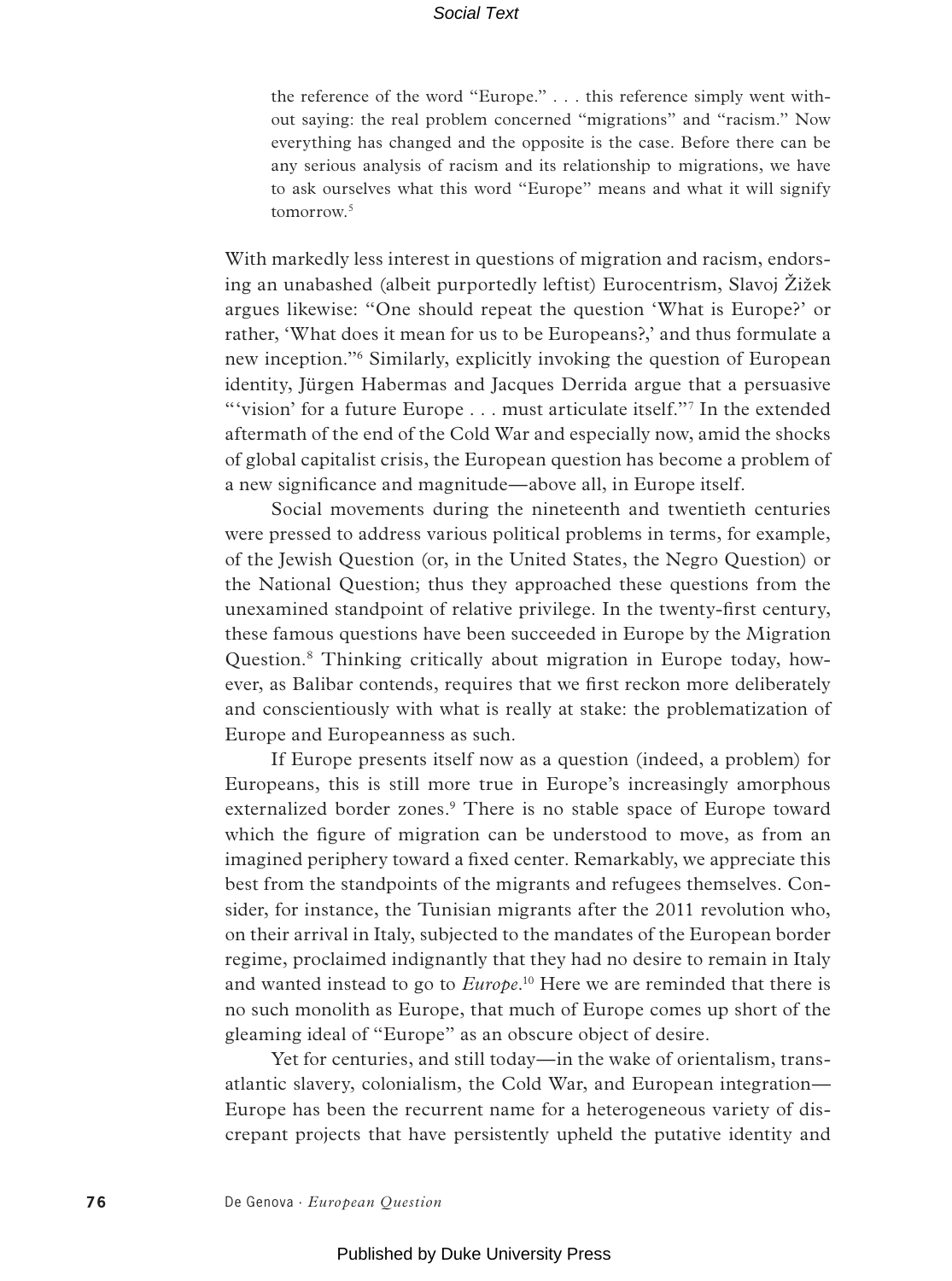integrity of Europe as a more or less monolithic projection.<sup>11</sup> Indeed, if Europe remains an abstraction, it is crucial all the same to recognize it as a real abstraction, produced and continuously sustained by sociopolitical relations. We may even posit that in the era of the European Union, with its political, economic, juridical, and institutional project of European integration and harmonization, this real abstraction of Europe is perhaps more real than ever before. Nonetheless, it remains deeply contradictory and fundamentally incoherent.

The ramifications *within* Europe of its increasingly blurred (external) boundaries have prompted Balibar to detect that Europe is indeed one big borderland.12 Furthermore, invoking Dipesh Chakrabarty, Sandro Mezzadra argues: "Movements and struggles of migration in Europe . . . are displacing and de-centering Europe on the level of everyday life. They are provincializing it."13 Nevertheless, the agonistic problematization of European identities largely continues to arise only in refracted ways, by way of vexed discourses of "migration" and murkier preoccupations with the (migrant) "foreigners" themselves.14 It is indeed around this Migrant Question, or problem, that most migration research is arranged. Surely a predictable variety of analytic (but deeply normative and politicized) categories regarding migrant integration and migration management have begun to be subjected to a fair measure of critique. But . . . what *is* Europe? *Who* is a European? These are questions that have been left insufficiently interrogated. They concern us in profound, indeed intimate, ways.

Admittedly at the risk of polemical excess, I offer this essay as a provocation. Its purpose is precisely to provoke critical reflection on what is most readily naturalized and presupposed in contemporary European (cultural) politics, namely, the very self-evidence and transparency of the notion of Europe itself, and the full gamut of contradictory desires and motivations in European identity politics. Indeed, following Du Bois, it is incumbent on us to ask, how does it feel for Europeanness to be a problem? This ever unasked question haunts our contemporary European sociopolitical scene. "The starting point of critical elaboration," Antonio Gramsci suggests, "is the consciousness of what one really is, and is 'knowing thyself' as a product of the historical process to date which has deposited in you an infinity of traces, without leaving an inventory."15 As Edward Said extrapolates, "It is important therefore to make an inventory."<sup>16</sup>

Such an inventory commands that we interrogate European racial denial, disavowal, and dissimulation in the aftermath of the Holocaust. For David Theo Goldberg, the European intellectual and political context has become exemplary of "what happens when no category is available to name a set of experiences that are linked . . . to racial arrangements and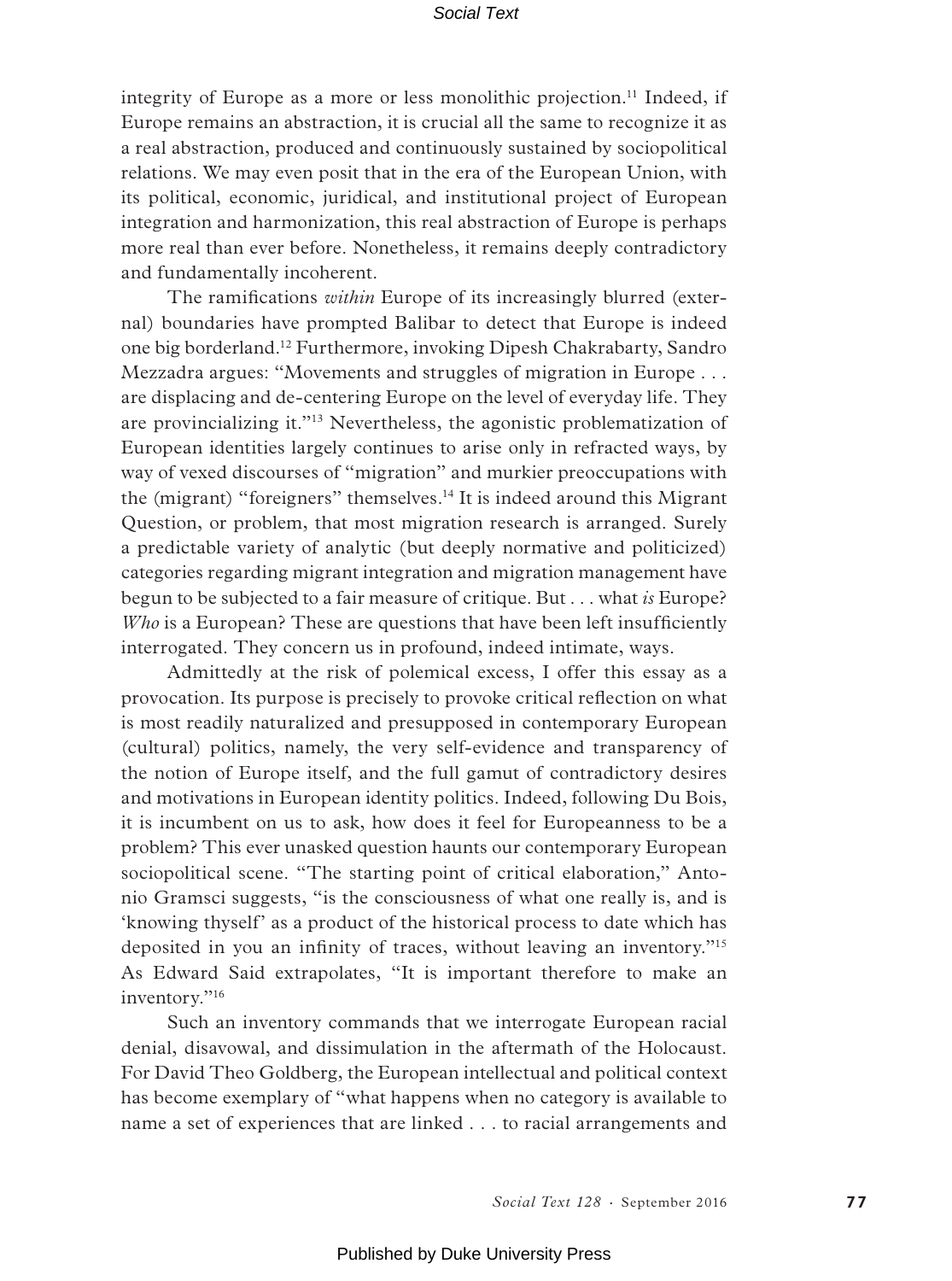engagements . . . a case study in the frustrations, delimitations and injustices of political racelessness."17 Specifically referring to the presumptive elision of the analytic concept of race with the essentialist conceits of racism, and the pervasive reduction of any question of racism in European contexts to the historical experience of the Holocaust, Goldberg demonstrates how "Europe's colonial history and legacy dissipate if not disappear."18 Sanctimonious desires to renounce race as a residually racist article of faith, in other words, supply the dubious pretexts for an astounding postcolonial historical amnesia. Or, as Ann Laura Stoler argues persuasively (considering France), this condition may be better named "colonial aphasia," involving "an occlusion of knowledge . . . a difficulty speaking, a difficulty generating a vocabulary that associates appropriate words and concepts with appropriate things . . . and, most important, a difficulty comprehending what is spoken."19 This postcolonial aphasia is not unrelated, notably, to what Stoler elsewhere depicts as imperial dispositions of evasion and disregard.20 Banishing race as an analytic category, that is, risks forsaking any adequate account of the colonial legacies that literally produced race as a sociopolitical category of distinction and discrimination.

Thinking with Du Bois (an intellectual contemporary of Gramsci, after all), the stakes of my provocation likewise concern an overdue reckoning with what Europe may yet learn about itself—particularly regarding the politics of race and postcoloniality—through an engagement with an almost completely unrecognized or disavowed (African) American interlocutor.21 While in no way exhaustive in itself of the possible modes of interlocution between Europe and the American experience, this gesture may be indicative nonetheless of the promise of still more fundamental reckonings of Europe's racial condition in light of the indispensable example of its American counterpart.<sup>22</sup> Such an endeavor can only be suggested here. This task may commence, however, by examining Europe from the critical standpoint of migration and the racialized perplexities of the migrants who are literally making Europe anew.

Whether in good conscience or bad faith—honestly, cynically, or with clumsy dissimulation—all of Europe is increasingly preoccupied by the Migration Question, seemingly bewildered about why all these migrants should come crashing the gates of what was supposed to be an idyllic preserve for the exclusive enjoyment of a distinctly European patrimony. In response to the hegemonic entrenchment of the Migration Question, therefore, we must critically posit the European question from the vantage point of the cross-border mobility of migrants and in light of the enduring "coloniality of power" that contemporary borders imply.23 In the wake of

**...**

**78** De Genova · *European Question*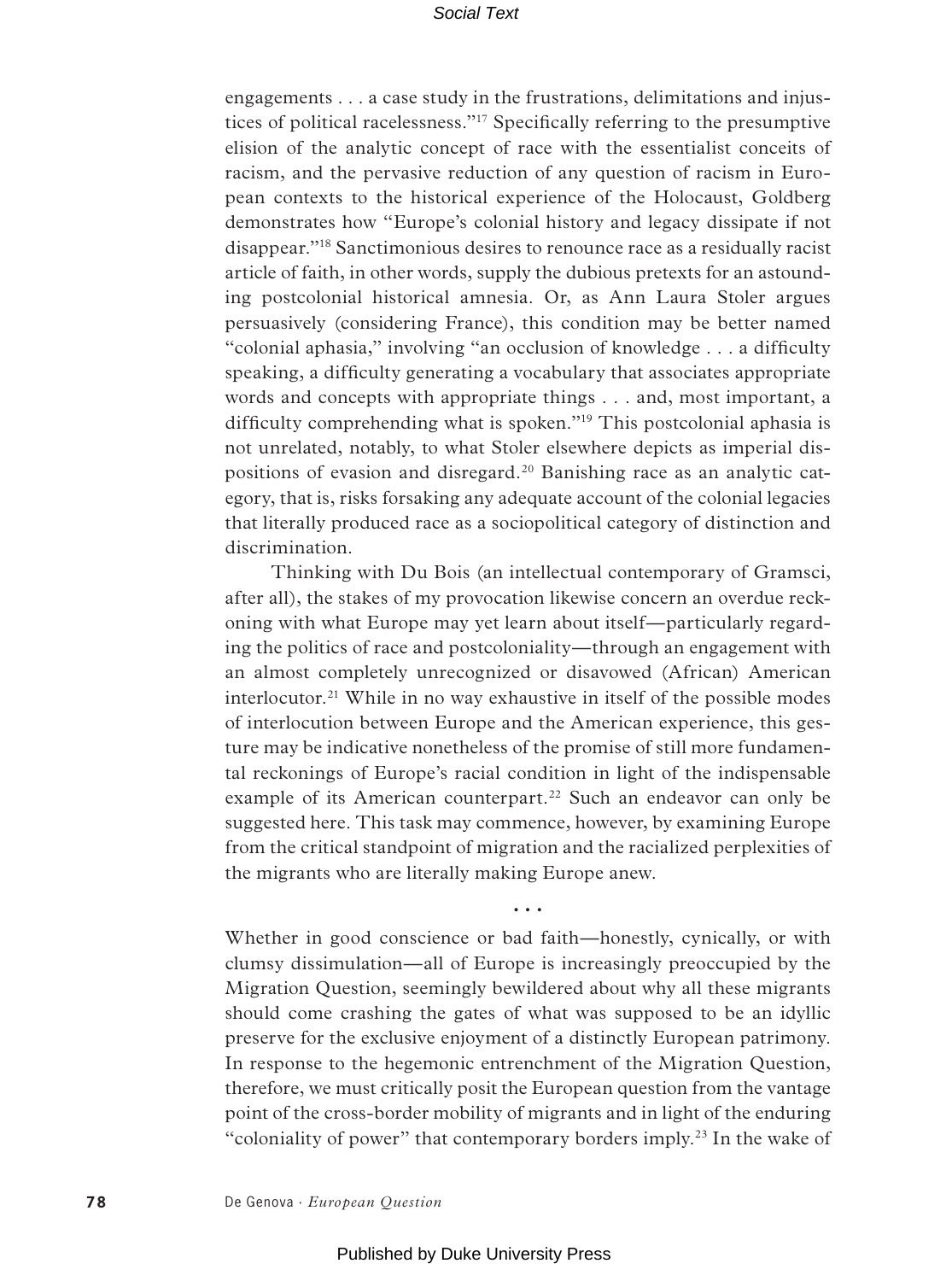decolonization on a global scale, coupled now with many decades of transnational, intercontinental, postcolonial migrations that are the harvest of empire, Europeans today—like Germans confronting the Nazi past—are forced to contemplate the legacies of Europe's historical crimes. This indeed is what is implied when Balibar, referring to the "recolonialization" of migration and the concomitant racialization of contemporary globalization, proposes as indispensable "the question of the colonial heritage and its permanence."24 "Once the Colonial Border has definitely ceased to organize an entire geography," contend Sandro Mezzadra and Federico Rahola, "it virtually proliferates everywhere, reproducing itself on the apparently smooth surface of the global present."25 Notably, this is as true for European countries that did not preside over colonial empires as it is for those that did. Today in Sweden, to take one prominent example of a prosperous country widely considered innocent of any colonial history (despite having annexed neighboring Finland from medieval times until 1809), the second-largest foreign population (after Finns, not surprisingly) consists of Iraqi refugees who arrived only following the US-perpetrated war in 2003.<sup>26</sup> Evidently reaping part of the dispersed repercussions of US invasions and neocolonial occupations that uphold what Derek Gregory aptly calls "the colonial present," rather than ensuing from a directly colonial past, the "colonial border" is now truly unmoored and "proliferates everywhere."27 Hence in 2013 Sweden assumed its place alongside France and Britain when riots erupted in migrant neighborhoods against racist police brutality in a segregated Stockholm suburb.

Much as the Migration Question in Europe is always already (at least  $implicity$ ) a racial question,<sup>28</sup> the European question identifies Europeanness itself as a racial problem—a problem of postcolonial whiteness.29 As Salman Rushdie once sardonically affirmed in the aftermath of the 1981 riots in Britain, in a rather forthright reply to Du Bois's ever unasked question: "You talk about the Race Problem, the Immigration Problem, all sorts of problems. If you are liberal, you say that black people have problems. If you aren't, you say they are the problem. But the members of the new colony have only one real problem, and that problem is white people. . . . Racism, of course, is not our problem. It's yours. We simply suffer from the effects of your problem."30 How, then, may we examine anew the problem of European identity and the contradictory and competing productions of a European space as racial formations and racial projects? This, I contend, is the ever unasked question always posed implicitly whenever the topic of migration arises in contemporary European contexts. Indeed, when African migrant farm workers in the southern Italian town of Rosarno were recurrently subjected to racist terror, culminating in rioting in 2010, articulations of both sides of the conflict confirmed that it was not as migrants, foreigners, or even Africans that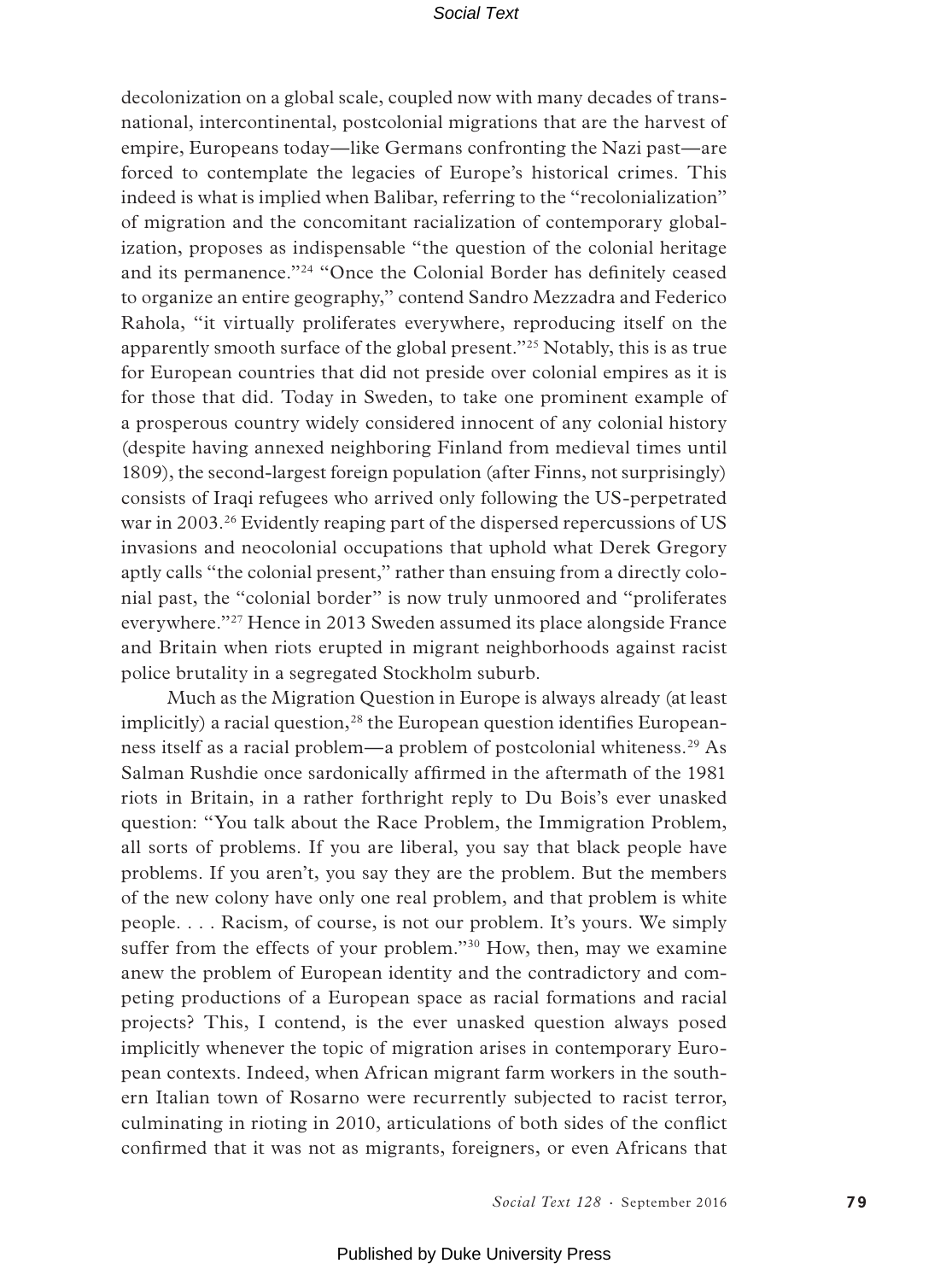they were targeted with violence: they were being persecuted as *blacks*. And the overtly racial category of blackness requires that we interrogate its (always at least implicit) counterpart: whiteness. In Italy, however, the matter was perfectly explicit: following the pogrom, one local politician promptly proclaimed Rosarno the world's only all-white town.<sup>31</sup>

Whereas, historically, the National Question in Europe concerned the emancipation of subordinated minorities, today the problems of national identity, national culture, national values, and national sovereignty present themselves primarily as majoritarian projects. This presumptive prerogative of the (national/native) majority, furthermore, is principally articulated in relation to migration, if not plainly against migrants.32 The national question thus reasserts itself in Europe as a variety of profoundly racialized projects of anti-immigrant nativism,<sup>33</sup> from which there is of course no immunity for the native-born European children and grandchildren of migrants of decades past, often permanently inscribed as being "of migrant background" or indefinitely categorized (sometimes, juridically) as (noncitizen) "foreigners." From the perspective of migration and the new Europeans of color, $34$  what is the specificity of, for instance, the Greek problem, or the British problem? The fascistic paramilitary operations of Golden Dawn in Greece and the comparatively feckless thuggishness of the English Defence League are clearly distinct sociopolitical phenomena, but how substantially different are these manifestations of the new European nativist politics of national identity from the standpoint of those targeted as the objects of their contempt—from the standpoint, in other words, of those whom they seek to terrorize? How different are they, really? Despite their ostensibly nationalist militant particularisms, each European nativist movement from one country to the next is remarkably similar to the rest. In each we find a composite formation conjoining nationalist peculiarities with (European) racial whiteness. The historical specificity and distinct sociopolitical (national) composition of each notwithstanding, we surely must also ask: What is the shared foundation of these new nativisms, and how does this reveal the postcolonial condition of Europe as such, more generally? Tellingly, among various nationally identified offshoots of the English Defence League, there has also arisen the European Defence League. Are we indeed confronting what Balibar has anticipated as "a specifically 'European' racism"?<sup>35</sup>

One rather dramatic manifestation of these new formations of European identity is apparent in the ideology that motivated Anders Breivik's bloodbath in Norway, principally targeting white Norwegians in a fury of racial sanitation. As enunciated in Breivik's manifesto, tellingly titled "A European Declaration of Independence," a far-right nationalist project of racial whiteness, castigating multiculturalism, explicitly upheld its specifically anti-Muslim racism with an image of pan-European commu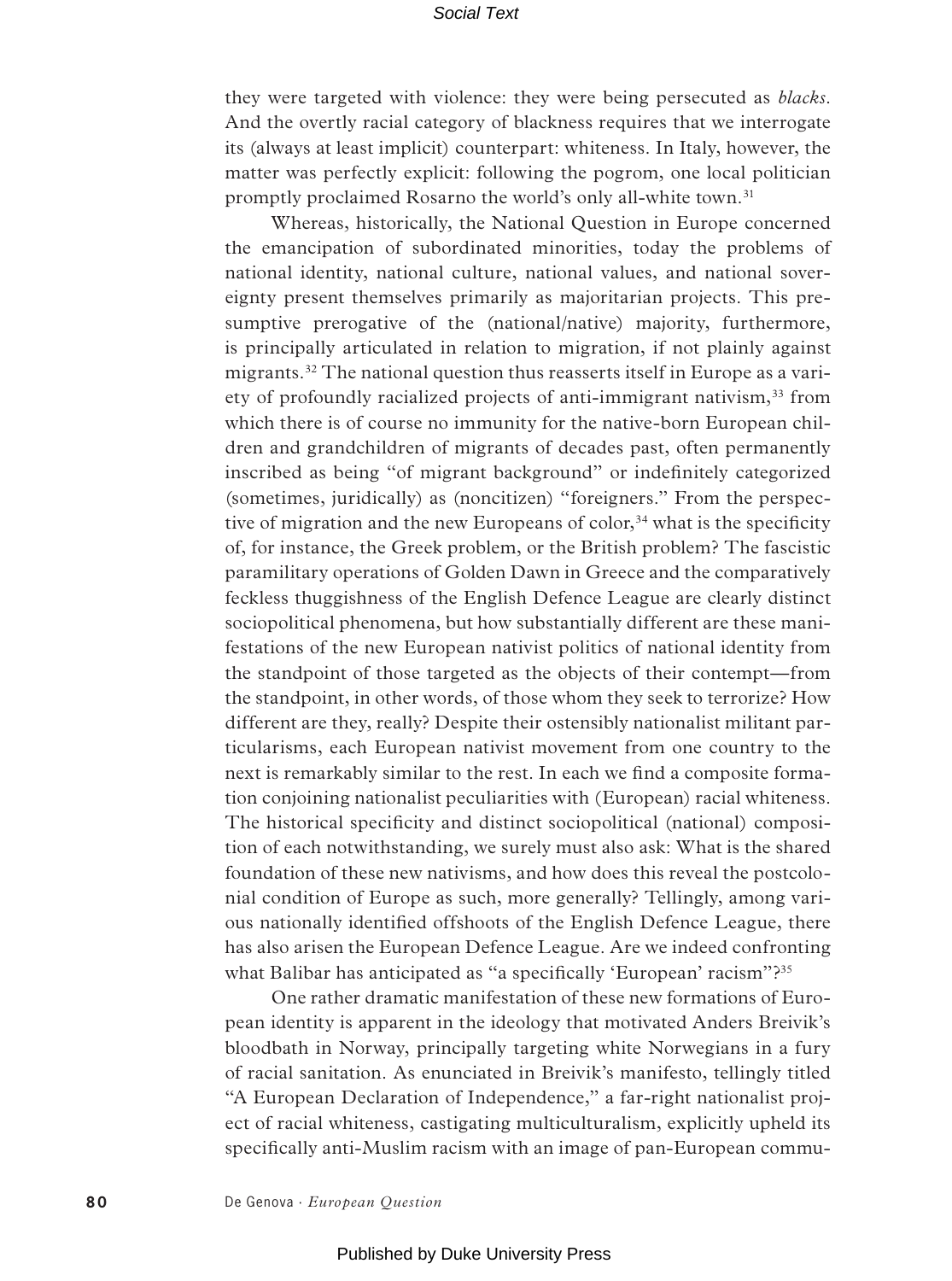nity affiliated with the premodern notion of Christendom.<sup>36</sup> Despite this recourse to a veritable neomedievalism, the historical specificity of our present crisis is clearly distinguished by the irruption of Breivik's project within the now routinized rubric of the so-called Global War on Terror, protracted neocolonial military occupations in predominantly Muslim countries, and the dramatic escalation of securitization generally. $37$ Regardless of antiterrorist pretexts and pretenses, these security state measures figure migration in general (and other forms of cross-border mobility) as principal targets.<sup>38</sup> Nonetheless, Muslim migrants in particular have indisputably borne an inordinate burden of suspicion and hostility during recent years.<sup>39</sup>

If the more generic derision toward foreigners advances one variety of specifically anti-Muslim racism, however, the very category "Muslim" also tends to be conflated with a whole racialized class constellation. Hence Houria Bouteldja, spokesperson for the Parti des Indigènes de la République (PIR) in France, unpacks the contemporary Muslim Question in Europe:

I would even say that "Muslim" also denotes "resident of a poor neighborhood." It is sometimes a euphemism for "banlieue." Its meaning is pejorative. . . . In France, Islam is above all a religion of the poor and of immigrants and therefore of a part of the population that has no political, economic or media power. . . . The white European identity that dominated the world for 500 years is in decline. The voices—often hysterical—raised in the media against Islam fundamentally express a fear of this decline. . . . Whites are losing their historical centrality . . . and they see all these non-Whites, wrongly identified with Islam, as a threat to their identity.<sup>40</sup>

Thus, as a category, "Muslim" condenses both racial and class derision, encompassing nonwhite "foreigners" who may not even be Muslims. So the European question—particularly regarding the crisis of European prestige and prosperity—entails a persistent conflation of migration, race, and Muslim identity as relatively floating signifiers for the intrinsically contradictory mediation of the contemporary, protracted postcolonial agony.

Even in eastern European countries where migration is comparatively negligible, national identity is commonly posited against various figures of effectively racialized foreignness. In Hungary the far-right populist party Jobbik resuscitates the racial specter of "the Jews" and propagates notions of the danger of Jewish (Israeli) foreign investment. In Bulgaria the far-right nationalists of Ataka (Attack Party) resuscitate the menace of "the Turks," alleging Turkey's designs to recolonize the country by financing mosques for Bulgaria's significant (Muslim) Turk minority. Whereas the Swiss People's Party mobilized voters in 2009 with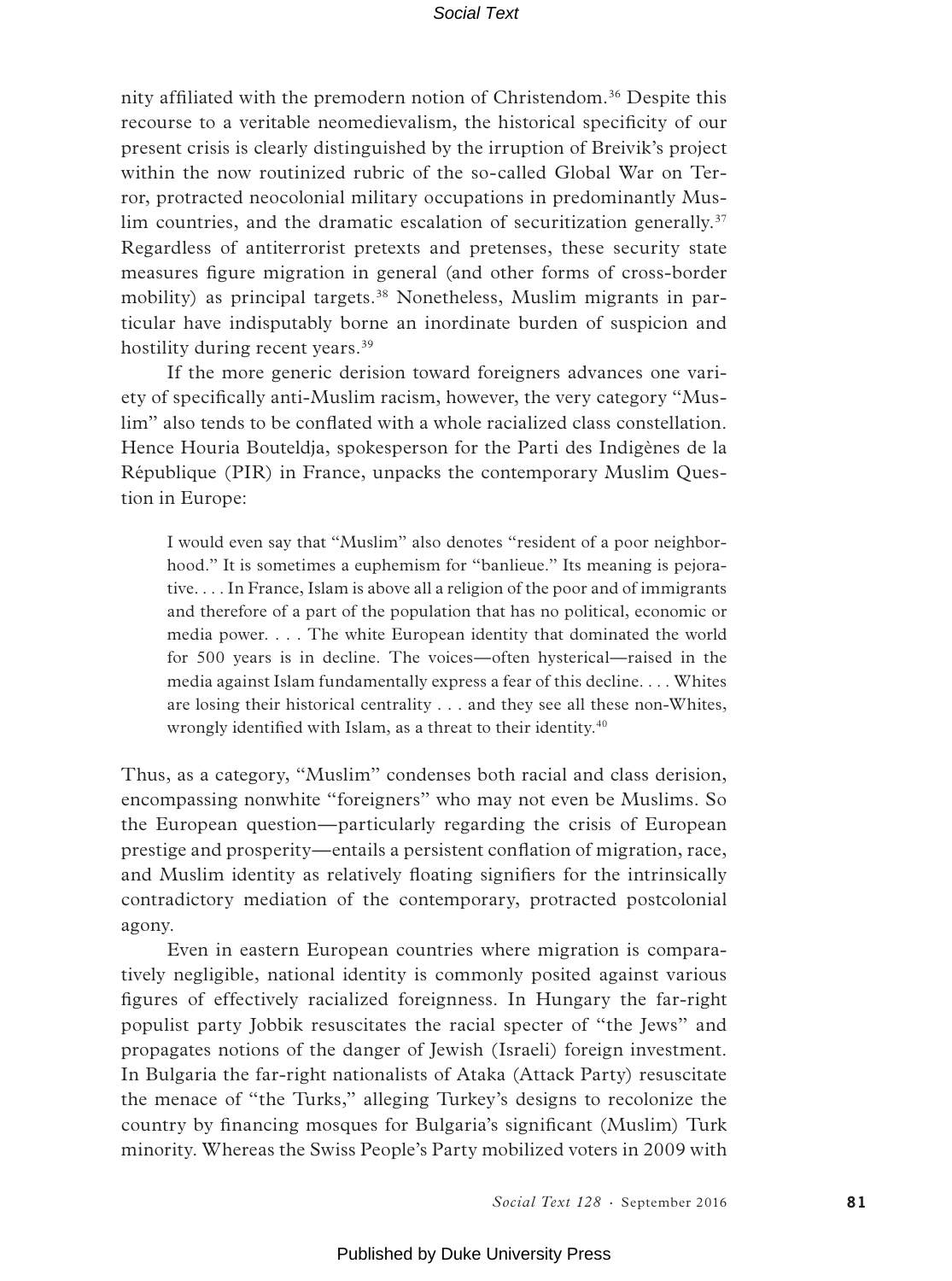an Islamophobic referendum against the construction of new minarets in a country where the Muslim Question and the Migration Question are inextricably entangled, a different but analogous majoritarian politics in Bulgaria similarly seeks to capitalize on anti-Muslim racism in a context where "the Muslims" are ostensibly conationals and fellow citizens. Thus, even in the absence of specifically migrant racial alterity, contemporary European politics tends to involve a reframing of the national question as a racialized one, deeply anxious about various "foreign" menaces.

The ideological short-circuit affiliating "the Muslim" with migration (and hence foreignness) is in no sense coincidental. As Gil Anidjar argues persuasively, the Jewish question and the Muslim question were always coconstituted but signaled figures of alterity presumed to be, respectively, internal and external to Europe, the former as a theological enemy, the latter as a political one.<sup>41</sup> We can add that the internal menace was figured as a *corrosive* one, whereas the external threat was always perceived as an *invasive* one.<sup>42</sup> Recent European obsessions with "homegrown" (second-generation Muslim) terrorists notably conflate the two figures perfectly. Similarly, European Muslim national identities, such as Bosnian or Chechen, come to demarcate racialized liminal figures, oddly located in the unstable borderlands of Europe but simultaneously in the greater orbit of Turkey as a long-entrenched orientalized other haunting perhaps the most extreme and enduring border of Europe.<sup>43</sup> Furthermore, inasmuch as the racialized figure of "the Muslim" has been hyperbolically affiliated with the anomic aggression and fanatical violence of "foreigners" (whether internal or external), this monstrous menace comes to stand for death itself—"the fear of violent death, the paranoia of Europe's cultural demise . . . the fear of the death of Europe itself."44

However, beyond the violent outbursts and fascistic movements that have been steadily advancing and normalizing a more broadly antiimmigrant agenda, we must also interrogate the normative nationalist complacencies of liberal and left political frameworks, including some varieties of would-be critical migration studies and antiracist movements that leave intact the assimilationist presuppositions of the politics of integration. Many European states themselves avow a putatively antiracist universalism, but these official ideologies systematically promote a Eurocentric variety of secularism that equates a distinctly European or Western civilization with universalism, which is routinely mobilized to accuse migrants of parochialism and fundamentalism.45 Thus "European" values are juxtaposed with "foreign" ones, universalism becomes one more militant particularism, and the demand for compulsory integration becomes a ruse that polices, penalizes, and disciplines migrants' alleged foreignness. This ideological hypocrisy is denounced in the founding Call of the French movement that culminated in the creation of the PIR: "Under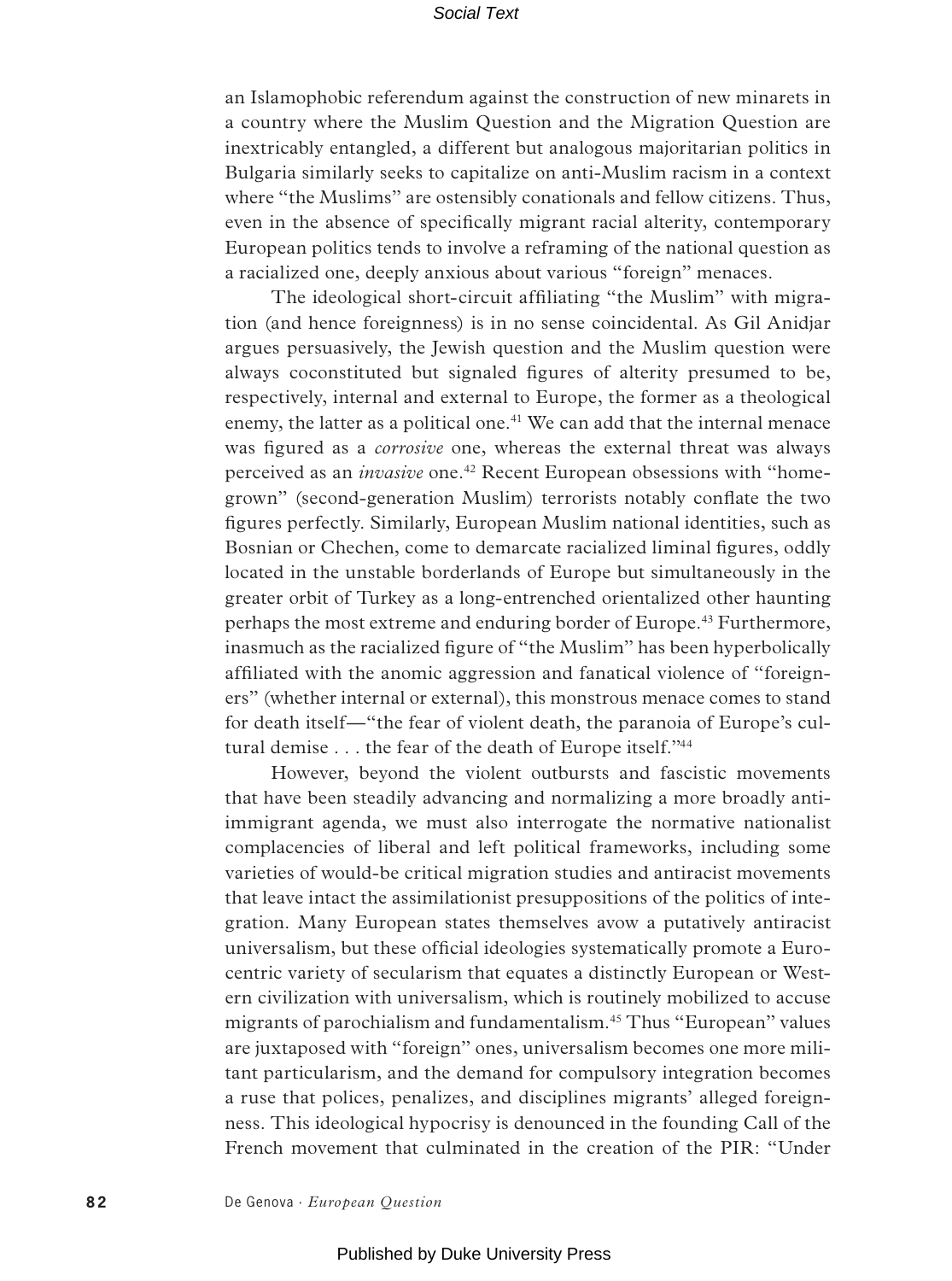a term of 'fundamentalism' never defined, the populations of African, Magrhebian or Muslim origin are now identified as the fifth column of a new barbarism that threatens the West and its 'values.'"46 As PIR spokesperson Bouteldja argues, for those racialized as Muslim, secularism gets converted into "a weapon against us."47 Ultimately, such proclamations of pronouncedly European universalism affirm the opposite: a pluralistic, relativistic conception of essential cultural incompatibility (and by implication the impossibility of migrant assimilation). After decolonization, such projects may now be less sanguine about their global "civilizing missions," but they reassert their self-satisfied derision toward migrant difference and revitalize supremacist pretensions of an identitarian politics of national/European prerogative.

Regarding the postcoloniality of Europe today, it is productive to consider the profound radicality of the PIR. The PIR plainly represents one sort of interlocutor for Europe, and its members are not reticent about asking—and answering—the European question. Predominantly nativeborn citizens of France—(so-called second- or third-generation) youth of color—the PIR members proclaim themselves *indigènes* (indigenous), a term of French colonial provenance referring to colonial subjects, indeed, colonized natives. Compelled to live the experience of colonial racism within France, despite ostensible citizenship, they provocatively declare themselves the republic's colonized natives. Thus they repudiate the treacherous egalitarian promise of citizenship itself, denounce their postcolonial racial subjugation, and call for "the decolonization of the Republic."48 Their principal slogan, "Le PIR est avenir!," is a remarkable double entendre. Literally, it proclaims, "The PIR is the future!"—announcing the political coming of age of French-born youth of color and boldly claiming their own postcolonial entitlement to define the future of France. More directly, however, the slogan simultaneously asserts its customary idiomatic sense: *Le pir est avenir* means "The worst is yet to come!" Playfully destabilizing all the encrusted ideological conceits of French republican color-blindness while forcefully indicting the racial complacencies of the French (white) Left, the PIR unapologetically rejoices in its own insurgent, incorrigible audacity. Here are the new Europeans, indeed!

Whether the European question manifests in a resurgence of nationalist particularism or universalistic secularism, therefore, we detect the contemporary discourses and practices of Europeanness to be distinctly postcolonial racial projects. "The object of postcolonial critique," Achille Mbembe reminds us instructively, "is best described in terms of *the interlacing of histories and the concatenation of distinct worlds*."49 Indeed, the supranational institutional configuration of a new Europe, under way since the first decade of the Cold War in the form of the European Economic Community, is apprehensible only in terms of a historically prior,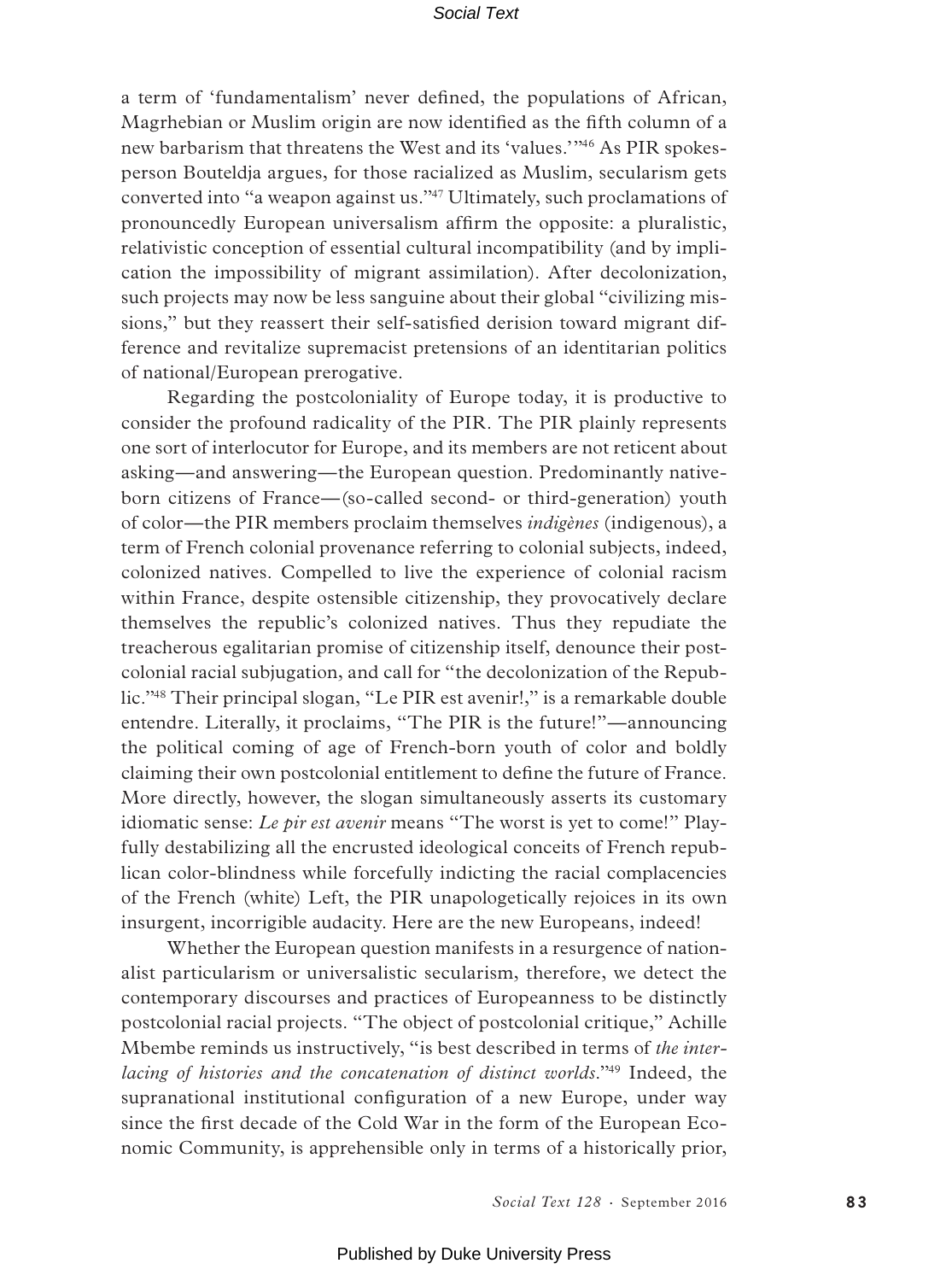comparably supranational formation of European community. That earlier version of Europe and its concomitant European identity were predicated on Europe's colonial relation to the globe,<sup>50</sup> on the material and practical basis of a global regime of white supremacy.<sup>51</sup>

Here, after all, lest we need reminding, we are speaking precisely of *Europe*. What is this place called Europe? How did the dominant European nation-states come about, historically? What was the material basis of European wealth and aggrandizement? We may affirm without reservations that the foundation of specifically *European* prestige and prosperity for centuries was precisely colonial empire. Across this long and sordid colonial history, the overwhelming majority of Europe's laboring classes did not live in Europe but inhabited the vast expanse of colonies across Africa, Asia, and the Americas.<sup>52</sup> Subsequently, however, as Mbembe argues for France, so also for other European imperial powers in the wake of their postcolonial demise: each withdrew into the narrow epistemic confines of its presumptive national borders, "which became its filter for narrating itself and the world<sup>"53</sup>—fortifying the delusion that Europe's contemporary racial condition emerges purely as the effect of an unforeseen intrusion of non-Europeans (migrants and refugees) arriving from outside, within a very shallow time horizon.

Europe's (collective) colonial history, of course, was an uneven one in which not all European nation-states were equal. Indeed, an essential feature of European history has always been the subjugation of some Europeans by others. Nonetheless, as Dace Dzenovska shows for Latvia, postsocialist eastern Europeans can be found aspiring "to overcome their seemingly permanent 'not-quite-European' position" by striving "to identify with colonialism" and reaffirming (western) Europe's colonial heritage.<sup>54</sup> In the context of contemporary European integration, this is symptomatic of what Aamir Mufti has tellingly designated the Europeanization of countries, such as Greece, that were precisely *not* colonial powers, which indeed were themselves variously dominated as colonies within Europe: "Entering into the European system, a society like Greece in effect becomes a former imperial metropole. . . . The immigration question throws a certain light on the Europeanization of Greece, which was obviously in many ways a society of 'the East' for centuries. . . . Like nationalism in an earlier era, Europeanism . . . too has the remarkable ability to erase the past."<sup>55</sup> In a manner that by now, fifteen years on, seems remarkably prescient, Balibar notably affirmed, "If Europe is for us first of all the name of an *unresolved political problem*, Greece [an ostensibly 'peripheral' country] is one of its centers . . . because of the current problems concentrated there."<sup>56</sup> Contemplating the more recent, specifically racial configuration of those problems, Mufti continues: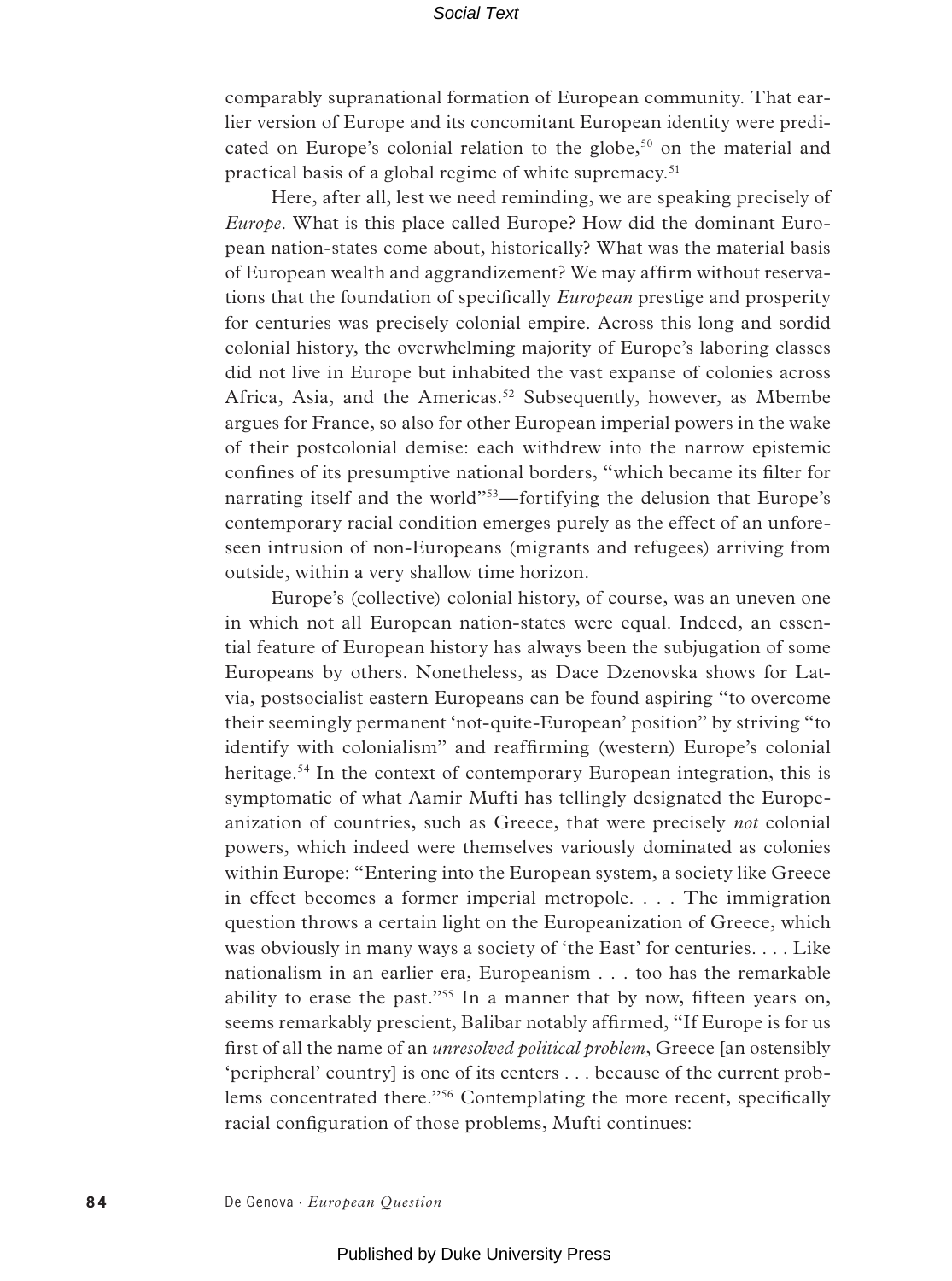Greece reflects a truly EU phenomenon: these immigrants are trying to enter Europe as such, not necessarily Greece, which does not have any significant historical relations with their countries of origin. . . .

One of the most stunning features of the Greek economic crisis was the recurring threat of withdrawal of Europeanness. Expulsion from the Eurozone would be one marker of that, but there were other kinds of indicators as well. When Christine Lagarde compared Greece unfavorably with Niger . . . or when George Papandreou made the rather shameful and plaintive remark in October 2011 that "we are not, nor do we have any intention of becoming, India or Bangladesh" . . . something like the threat of the withdrawal of Europeanness was at stake. . . .

So it seems to me that in their systematic . . . beating and breaking of "black" and "brown" bodies, the gangs of Golden Dawn are making a strenuous case for the Greek people not being reduced themselves to a "black" or "brown" population.<sup>57</sup>

Notably, in Mufti's view the prospective "withdrawal of Europeanness" is tantamount to disqualification from whiteness.

The current crisis reveals the fissures and fractures of a postnational (European) union that has been deployed—always incompletely, but with partial success nevertheless—precisely to mask the real heterogeneity and inequality across Europe, in favor of a homogenizing Europeanization that promises to reconstitute a past prestige inseparable from empire.<sup>58</sup> Hence the profoundly postcolonial expression of migrant struggles in Europe—declaring, "We are here because you were there!"—remains enduringly poignant. Obviously, this riposte traditionally resonated most forcefully in the western European countries, especially Britain and France, owing to direct colonial linkages. Indeed, the postsocialist presence of Vietnamese and Mongolian migrants in eastern European countries, such as Poland and the Czech Republic, supplies a noteworthy counterpoint for further complicating the postcoloniality of Europe. Nevertheless, these postsocialist states' accession to EU membership and integration into the Schengen zone of free European mobility revealingly required the exclusion of those "non-European" migrants from eligibility for work visas.<sup>59</sup> As one border was lifted, another was reentrenched. Thus this timeworn postcolonial slogan of migrant struggles in Europe may seem increasingly anachronistic, but in fact it remains apt today—only the "here" that is invoked and the "you" to whom it is addressed have been Europeanized.

The crisis of that earlier (pre–Cold War) European community of colonial powers was set in motion by the forces of decolonization following World War II. Decolonization was itself a fundamental condition of possibility for the dynamics of bipolar fracture that prevailed during the Cold War.<sup>60</sup> Here, then, we must recall that the twentieth century was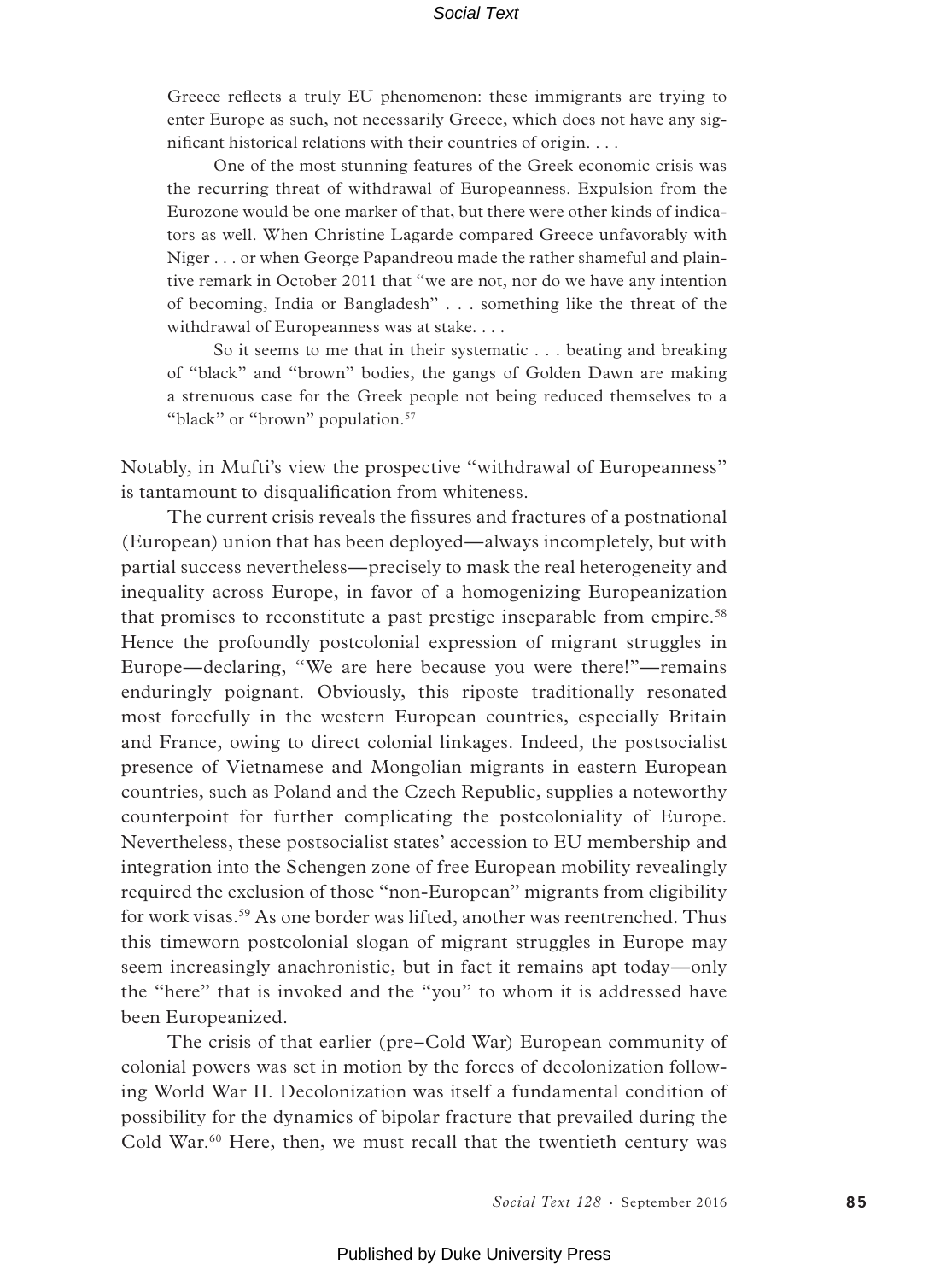inaugurated by Du Bois's famous proclamation of "the problem of the color line"<sup>61</sup> as the defining global fault line of the century.<sup>62</sup> Far less known, however, is Du Bois's contention (elsewhere) that "the *civilization* of the 20th century is European" (emphasis added).<sup>63</sup> Hence one could productively extrapolate that the problem of European civilization was precisely that nefarious problem of the color line. In the largely unknown early essay where he makes this claim, "The Spirit of Modern Europe," Du Bois's overall evaluation of European achievements is remarkably generous, even celebratory. Strategically, Du Bois sought to persuade his (specifically African American) audience that "after all America is not the centre of modern civilization."64 Nonetheless, he affirms that Europe's modern achievements should be understood to be effectively global in configuration, referring provocatively to "that European civilization of which we all today form a part."<sup>65</sup> In ensuing years, nevertheless, as a premier postcolonial critic *avant la lettre*, Du Bois would more forcefully underscore how European power and prestige figured centrally in ordering a (modern, twentieth-century) world premised on "the divine right of white people to steal."<sup>66</sup> Confronting the new imperialism that had culminated in the ghastly carnage of World War I, Du Bois soberly declared: "We darker men say: This is not Europe gone mad; this is not aberration nor insanity; this *is* Europe."67 Notably, Du Bois revisits the theme of the Europeanness of modern civilization four decades later, on the first page of *Dusk of Dawn: An Essay toward an Autobiography of a Race Concept*, where he refers frankly to "the world-wide domination of white Europe" as "this European civilization [in the folds of which] I was born and shall die, imprisoned, conditioned, depressed, exalted and inspired. Integrally a part of it and yet, much more significant, one of its rejected parts."68 Perhaps paradoxically, as the twentieth century ended and Du Bois's "problem of the color line" might have been naively expected to recede into history, our current century has been prominently distinguished by the fervent invention and fortification of a new border around the newly reunited Europe—a bordering that may be nothing less than yet another redrawing of the global color line and the institutionalization of what Balibar has tellingly suggested may be "a European 'apartheid.'"<sup>69</sup>

Perhaps still more paradoxical, European border policing has been increasingly externalized, so that presumed migrants are often apprehended and subjected to detention and deportation (sometimes multiple serial detentions and deportations) *before* they have ever crossed the territorial border of any European state, designated "illegal migrants" violating the borders of Europe without ever having set foot in Europe.70 The European Union is exceptionally innovative in this regard, enlisting states as far removed as sub-Saharan Africa, and also beyond its eastern and southeastern borders, as junior partners deputized to police the effectively virtual

**8 6** De Genova · *European Question*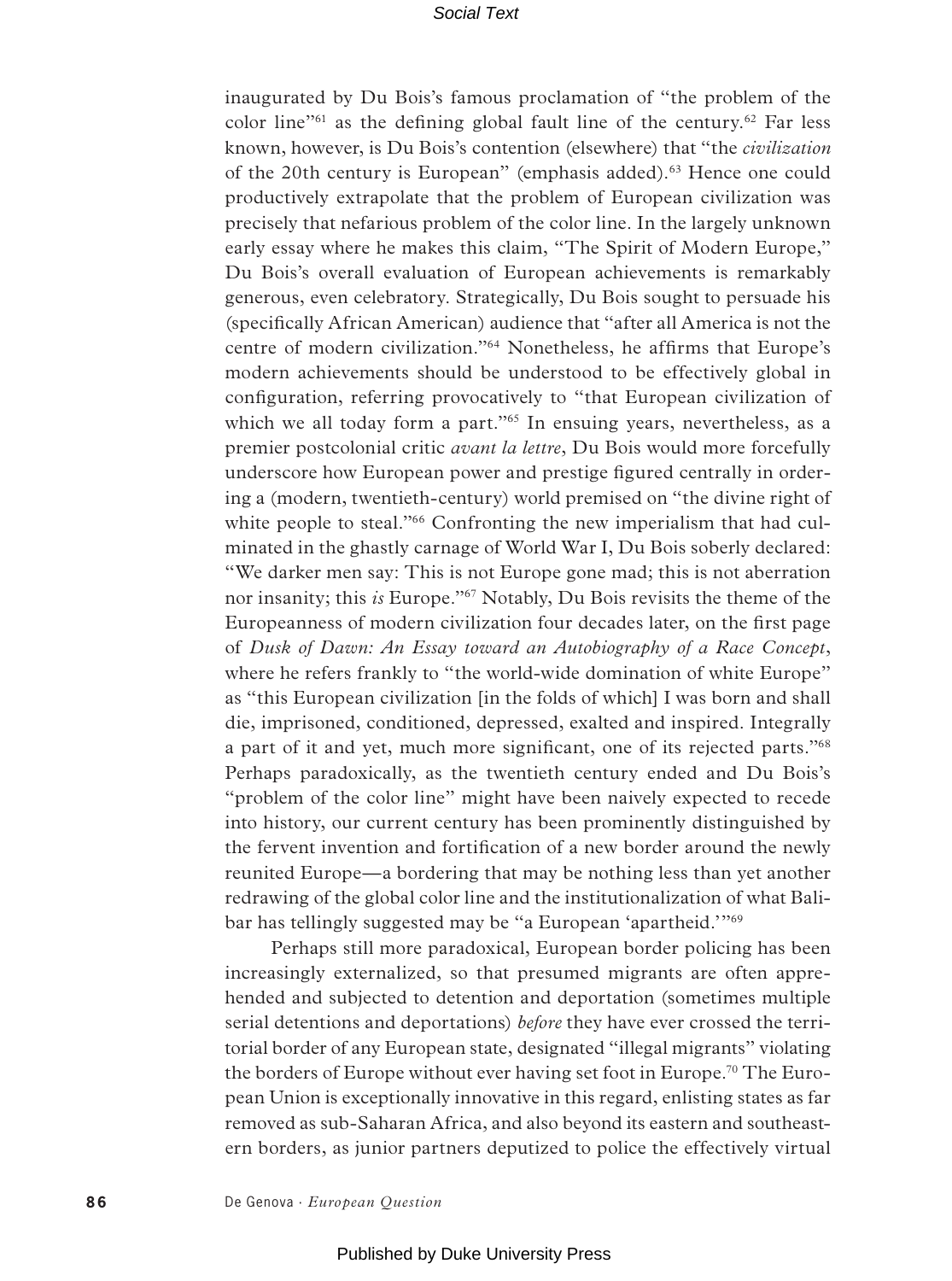European border. Today, following decolonization for untold millions of people who were largely confined to the mass prison labor camps that were Europe's colonies, Europe is now confronted with migrants and refugees from those same countries. The dramatic escalation of migrant mobility in the late twentieth century, therefore, must be apprehensible as the historical successor to the mass global *im*mobilization of labor in Europe's colonies during the preceding era.71 Inevitably, the global mobilization of migrants and refugees is likewise fueled by the colonial present and the unipolar military dominance of the United States as the historical successor of virtually all prior colonialisms.<sup>72</sup> Thus, facing the ever more bountiful harvest of empire, past and present, the mobility of most people from formerly colonized countries—indeed, the vast majority of humanity is preemptively illegalized.

Indeed, the creation of a formalized European space of mobility, whereby EU citizens and residents may cross national borders without passport checks, has been largely reserved for Europeans only.73 Here it is instructive to recall the migration regime that prevailed in much of western Europe between the devastation of World War II and the more recent era in which migrant "illegality" has proliferated. The era of guest worker recruitment first established frameworks for the importation of post/colonial labor for postwar reconstruction in Britain, France, and the Netherlands. Similarly, states without (or no longer in possession of) formal colonies—Belgium, Switzerland, Austria, and, foremost among them, West Germany—imported contract labor from North Africa and above all Turkey but also recruited migrants among their poorer neighbors—from Portugal to Yugoslavia to Greece—precisely the debt-strangled, austeritysaddled countries that Srecko Horvat<sup>74</sup> has tellingly nominated the European South, evoking a lurid European avatar of the Global South. Importantly, the guest worker programs often provided for the continuous legalization of irregular migrants.<sup>75</sup> When that regime was terminated, a new regime premised on asylum effectively foreclosed almost all other routes for "legal" migration and required the great majority of migrants to refashion their mobility accordingly. Labor migration thereby assumed what was frequently the only permissible form, that of refugees fleeing persecution and seeking asylum. Predictably, the inevitable result was an ever increasing and more aggressive outcry against allegedly bogus asylum seekers. By the 1990s the increasingly integrated post–Cold War European asylum system had produced the material and practical conditions of possibility for illegalizing a burgeoning influx of migrants.76 Alongside new policies of free movement for Europeans, furthermore, most of the "illegal" migrants now would inevitably be (nonwhite) non-Europeans.

Judging its real effects, therefore, the European asylum system is precisely *not* a system for granting asylum to refugees. It routinely has denied

De Genova · *European Question Social Text 128* • September 2016 **87**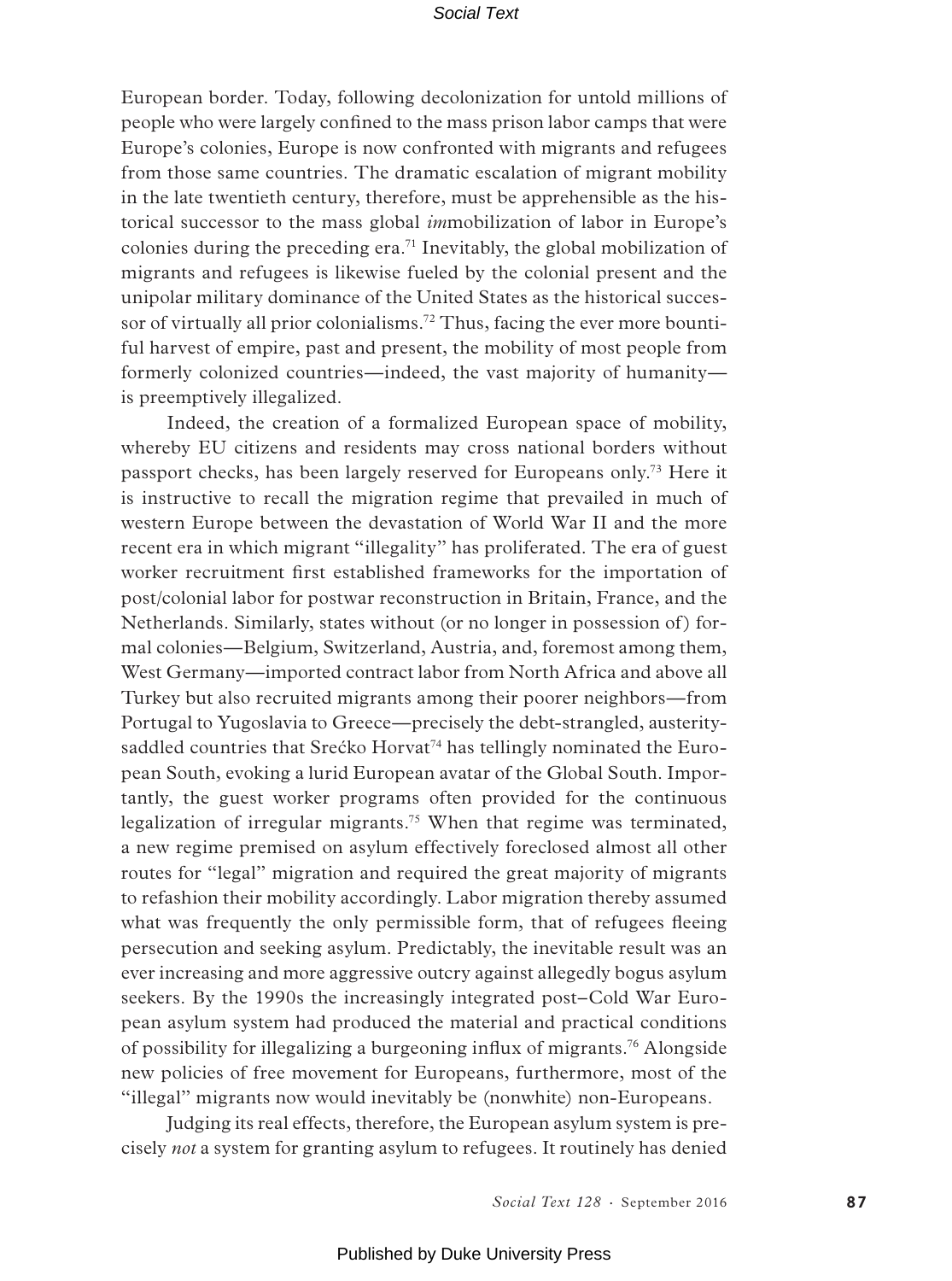the great majority recognition as legitimate asylum seekers and ordinarily has granted refugee status to fewer than 15 percent of applicants.<sup>77</sup> As a larger complex whole, the European asylum system is premised on a comprehensive suspicion of people seeking asylum and is effectively designed to disqualify as many applicants as possible, as allegedly bogus refugees. Certainly, there are commonly drastic differences in the application of asylum policy from one European country to another. However, the Dublin Accord, which legitimizes the routine expulsion of asylum seekers from the wealthiest western and northern European countries back to the first country where they were registered (in Europe's internal peripheries, the poorer eastern or southern border states), ensures that Europe, far from a refuge, becomes a space of rejection and marginalization for most asylum seekers. Hence a proliferation of those who seek asylum somewhere other than the first place where they were fingerprinted, as well as many others whose petitions for asylum have been rejected, find themselves in protracted and indefinite conditions of semi- or postlegality, if not outright illegality, and increasingly circulate within a European space of parallel ("irregular," unfree) mobility.78 In terms of its real effects and what it actually produces, therefore, the European asylum system operates as a regime for the production of migrant illegality.<sup>79</sup>

Moreover, because the European asylum system maps roughly onto a divide between Europe and its exterior, illegalized migrants and rejected asylum seekers must frequently wear the border on their bodies: their racialization as anything deemed not white automatically signals their non-European (hence suspect) status. This racialized susceptibility to suspicion is also the foundation for the migrant's apprehension and susceptibility to detention—their detainability.<sup>80</sup> Consequently, many non-Europeans apprehended en route to European destinations are deprived of their liberty with no criminal charges, simply as an administrative measure, a problem of expedience.<sup>81</sup> Furthermore, many European countries as well as states subcontracted in Europe's expansive border zones increasingly charge unauthorized migrants and asylum seekers with criminal violations (and subject them to plainly punitive recriminations) on no other grounds than their noncitizen status, which is affiliated principally with the visible paraphernalia of their racialization as nonwhite (non-European).

Beyond their plainly punitive and cruel character, migrant detention and deportation, dramatically expanded and routinized, also expose the enormous investment of energy and resources for maintaining a European order partitioned by increasingly militarized or securitized borders. The regulation of borders is never merely a matter of exclusion, however. Detention camps obviously serve as extraterritorial dumping grounds for human beings deemed undesirable and out of place, sanitizing the official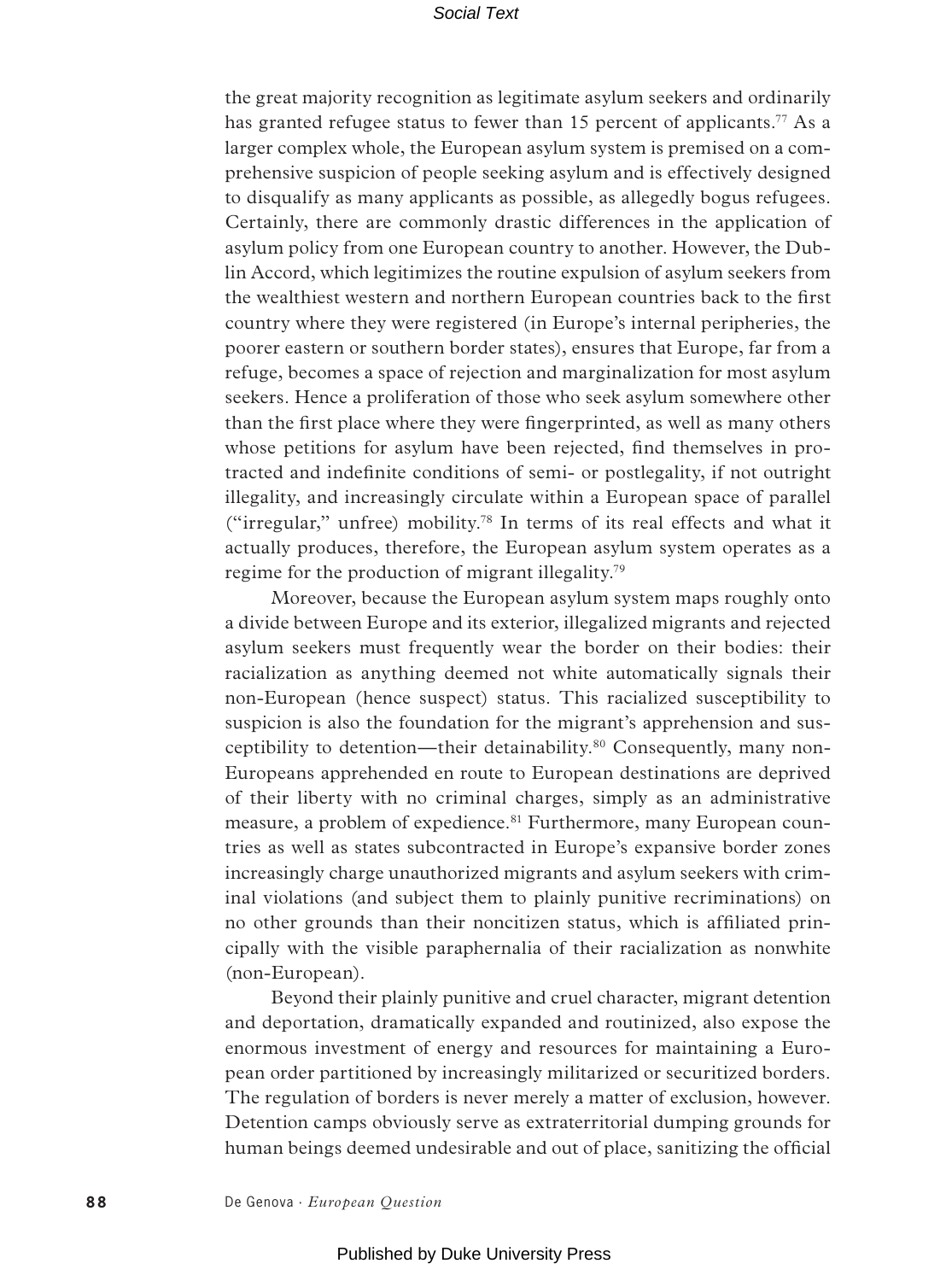borders that are supposed to verify a tidy sociopolitical order of European sovereignty. Nevertheless, what is less apparent is that many detention camps (so-called reception centers) are not closed prisons but, rather, provide a kind of solution for housing destitute, homeless migrants.<sup>82</sup> Furthermore, many (often the majority) of the migrants and refugees detained in such camps are in fact not deported but eventually released. Thus a key aspect of detention is the interruption and deceleration of the momentum of migrant mobilities, operating effectively as a disciplinary decompression valve for migrants' trajectories.<sup>83</sup> Hence migrants commence their more or less protracted apprenticeships as Europe's "irregular" labor force,<sup>84</sup> beginning of course with the severities and deprivations of illegalized border crossing itself, including various periods of being stranded in detention or elsewhere en route.<sup>85</sup>

The question of and about Europe, therefore, is ever increasingly fashioned against the postcolonial specter of a mob of mobile (nonwhite) non-Europeans.<sup>86</sup> This requires the ideological projection of a singular, unified Europe, which is after all a central project of the European Union itself. To underscore the formulation of the European question, I am consequently compelled to repeatedly invoke a notion of Europe in the singular, only then to persistently destabilize that same figure. Positing the European question requires an acute vigilance about defetishizing Europe as a reified monolith. Glenda Garelli and Martina Tazzioli incisively caution against transposing the habits of methodological nationalism into an analogous (comparably uncritical) methodological Europeanism.<sup>87</sup> Furthermore, it is important not to collapse the concept of Europe into the European Union in an uncritical reflex of methodological EUropeanism. During the gradual accession of various eastern European states to EU membership, it has been abundantly clear that the (post–Cold War) project of European integration entails a pronouncedly differential layering of relative inclusion. The European Union's presumptuous civilizing mission, as depicted by Žižek with typically sardonic wit, consistently reaffirms "the patronising Western cliché which characterises the Eastern European post-communist countries as retarded poor cousins who will be admitted back into the family if they can behave properly."88 From the Balkans to Chechnya, the anxious question about Europe's unstable boundaries is repeatedly re-posed—from within. In contrast, despite its campaign for admission to the European constellation, Turkey has remained resolutely beyond the pale: a defining (oriental) frontier. Nevertheless, the mere question of Turkish admission has had a significantly demoralizing effect on European confidence about the European Union. Notably, in exactly its capacity as European frontier, Turkey, along with countries on the southern coast of the Mediterranean, is a decisive holding area as a zone of migrant transit,  $89$  where—analogous to the detention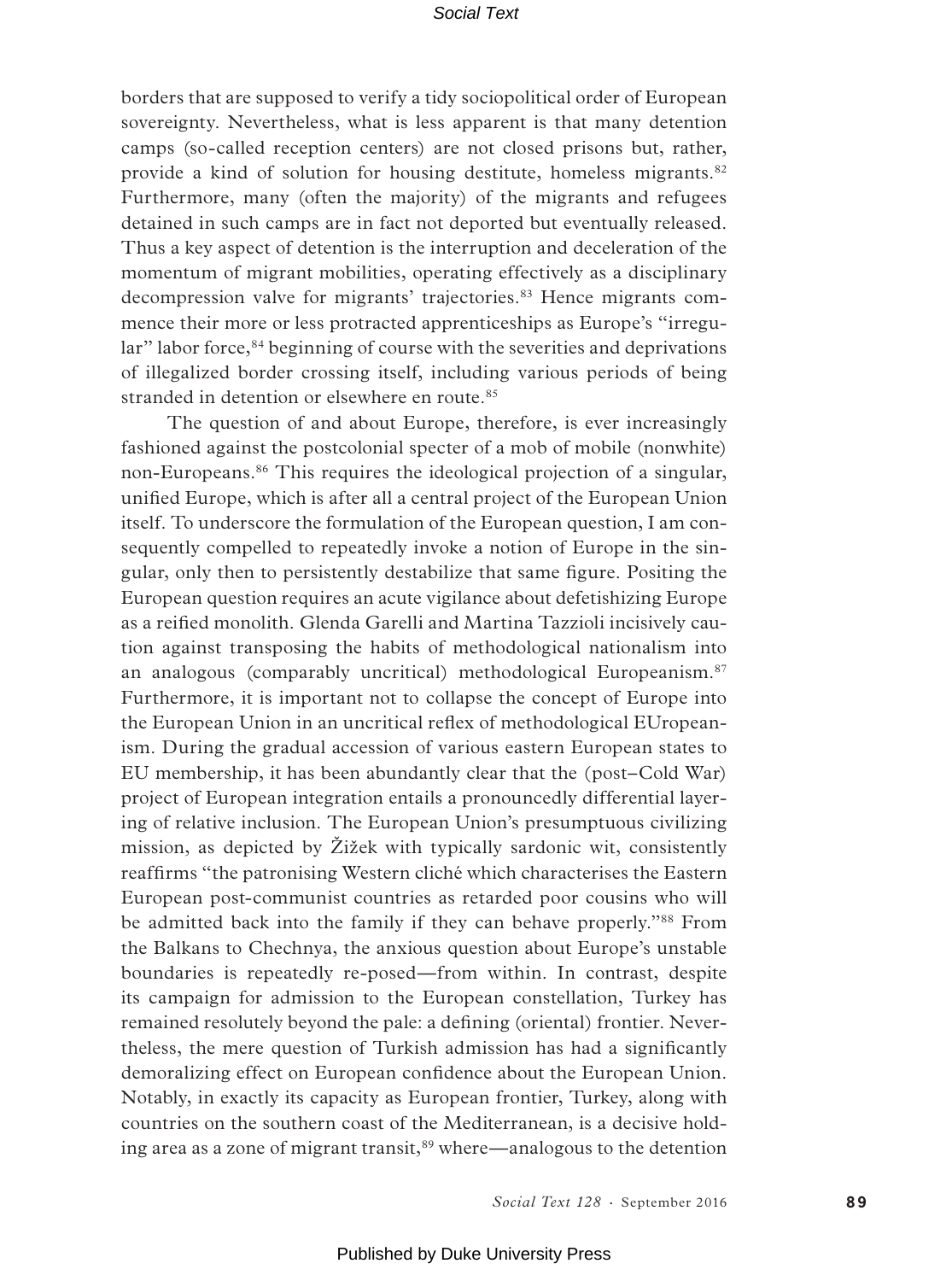camps, but now writ large—human mobility is temporarily suspended and decelerated.

The diversity within the larger European constellation refers us again to profoundly uneven histories and the ways that the colonial projects of some European states often began at home with the subjugation of their European neighbors (or with the internal colonization of purportedly backward parts of their presumptive national territories).<sup>90</sup> Cold War legacies, furthermore, have ensured that many regions of the "East" of Europe largely remain a crucial reserve of migrant labor (both within and across the borders of EU citizenship and mobility). Therefore, if indeed Europe may be said to be a racial formation of postcolonial whiteness, this certainly does not mean that all Europeans are equally white, or white in the same ways. Like the racial formation of whiteness itself, the homogenizing character of a racial formation of Europeanness (or European whiteness) is precisely devoted to obfuscating and suturing what are otherwise profound and consequential differences and inequalities. "It is not merely that whiteness is oppressive and false," David R. Roediger explains; "it is that whiteness is nothing but oppressive and false. . . . Whiteness describes not a culture but precisely . . . the empty and therefore terrifying attempt to build an identity based on what one isn't and on whom one can hold back."91 As with whiteness, so we may posit of Europeanness: it has historically acquired a spurious semblance of integrity or coherence solely based on its presumptive derision for and subjugation of whatever is produced as *non-*European. The constitutive contradictions and intrinsic antagonisms of Europeanness are precisely what the homogenizing racial formation of whiteness superintends and recodes. As Mufti notes so poignantly, regarding the fascist "gangs of Golden Dawn" in their frenzy of racist anti-immigrant violence: theirs is a strident, desperate plea "for the Greek people not being reduced themselves to a 'black' or 'brown' population."92 Similarly, the Calabrian politician who, in the aftermath of the racist pogrom, proclaimed Rosarno the only remaining all-white town on Earth can be understood to have been making an agonistic plea for the beleaguered whiteness of the southern Italians themselves. As we learn from the history of the United States, such willingness to perpetrate (or at least collude with) racist terror has always been what James Baldwin famously depicted as the ultimate "price of the ticket" of inclusion into whiteness.93

Today, in the throes of economic crisis, coupled with the governmental impasse alternately designated a migrant crisis or refugee crisis, the fragility of the European Union in particular and the volatility of Europe more generally are plainly visible.<sup>94</sup> The European question, therefore, can serve as a crucial index for vital historiographical and ethnographic inquiry. Even as economists forecast the indisputable need for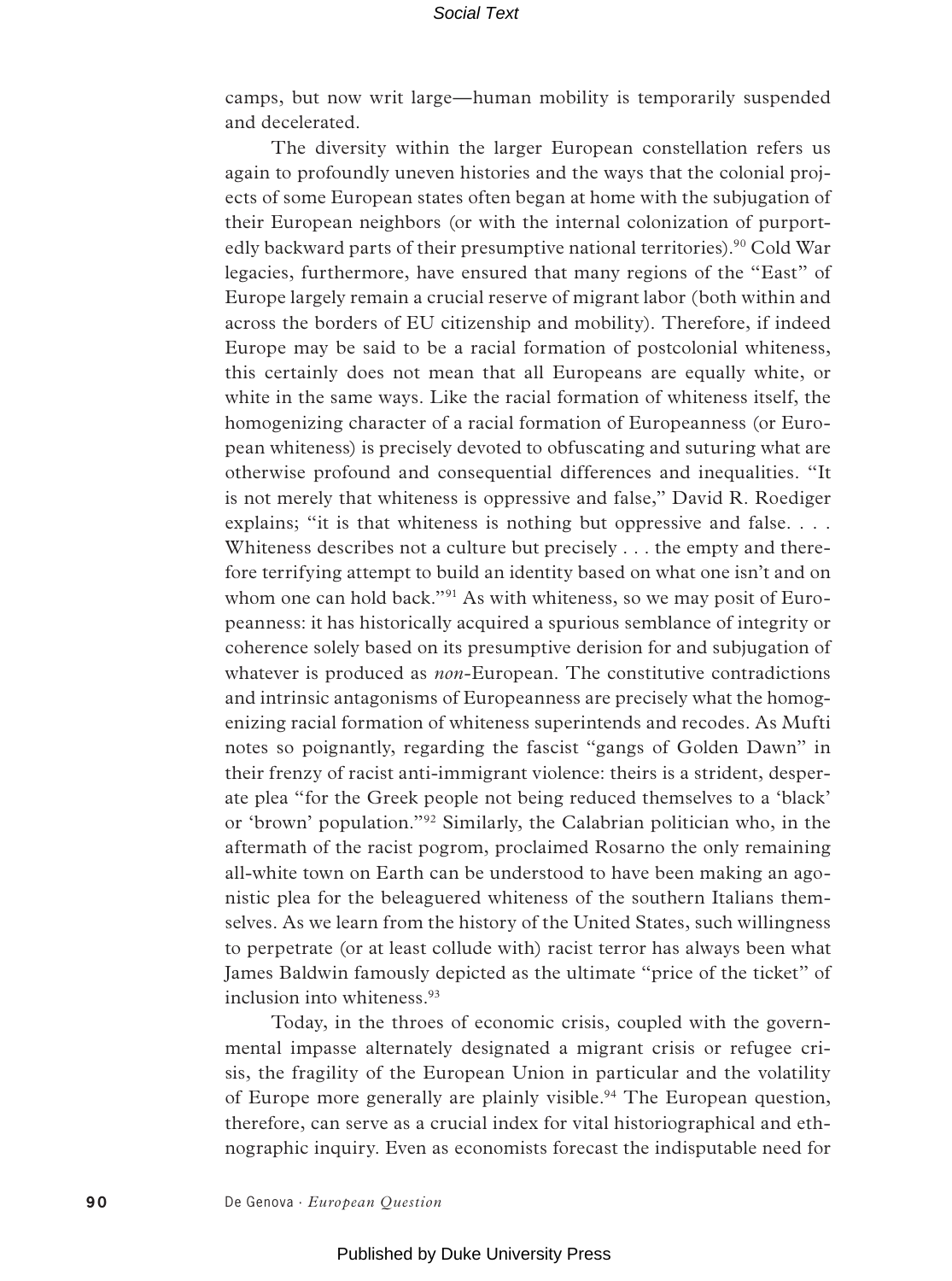*more* migrant labor in coming years to counteract the demographic trends of aging populations, migrant scapegoating and ever more hostile climates of immigration restriction have become standard features of the reactionary politics of misery and expanding precarity. Yet everywhere migrants are central to ongoing social and political redefinitions of European space and identity.

What, finally, is the future of Europe? How do competing European identity projects imagine the future? How are migrants' sociopolitical and spatial practices actively creating a new Europe and consolidating an alternative European future, despite escalating antagonism? Recalling the PIR in France, is "the worst" yet to come? Is it even conceivable that the future would *not* belong to the colonized natives of Europe, inheritors of all the colonial subjects who literally produced Europe's wealth, historically, and brought forth the postcolonial migrations that have already permanently and radically altered the social fabric of European life? The European question is as much about this struggle over the future as it is about accounting for the colonial past and postcolonial present. If we begin to formulate research in terms of these vital questions—from the critical vantage point of those conventionally produced as outsiders to Europe, in spite of their very substantive social locations *within* Europe—we may indeed initiate a dismantling of these sociopolitical processes as they take place in the present, in ongoing unresolved struggles, the stakes of which implicate us all.

# **Notes**

Any capacity on my part to think carefully and rigorously about the topic of this essay has been immensely enhanced by my extended dialogue with a great variety of colleagues and students in Europe; in particular, I owe a note of gratitude and appreciation to Bridget Anderson, Johan Andersson, Ruben Andersson, Rutvica Andrijasevic, Claudia Aradau, Gurminder Bhambra, Didier Bigo, Dhanveer Brar, Marek Čaněk, Sébastien Chauvin, Anna Curcio, Dace Dzenovska, Liz Fekete, Evelina Gambino, Glenda Garelli, Giorgio Grappi, Jan Grill, Charles Heller, Katie Hepworth, Yolande Jansen, Serhat Karakayali, Bernd Kasparek, Shahram Khosravi, Miguel Mellino, Sandro Mezzadra, Souad Osseiran, Irene Peano, Dimitris Papadopoulos, Lorenzo Pezzani, Fiorenza Picozza, Frances Pine, Nirmal Puwar, Enrica Rigo, Stephan Scheel, Federica Sossi, Laia Soto-Bermant, Maurice Stierl, Maka Suárez, Martina Tazzioli, Huub van Baar, Leila Whitley, Can Yildiz, and all the participants in the first meeting of the research network on "The 'European' Question: Postcolonial Perspectives on Migration, Nation, and Race," at Goldsmiths, University of London (1 February 2013). Earlier versions of this text were presented to academic seminars at the Centre on Migration, Policy and Society, University of Oxford, and the Departments of Anthropology at the Universities of Sussex and Manchester, and I am grateful to Bridget Anderson, Dace Dzenovska, Ben Gidley, Raminder Kaur, Madeleine Reeves, and Katie Smith for their gracious invitations and kind hospitality on these occasions. In addition, some of the thoughts developed here were presented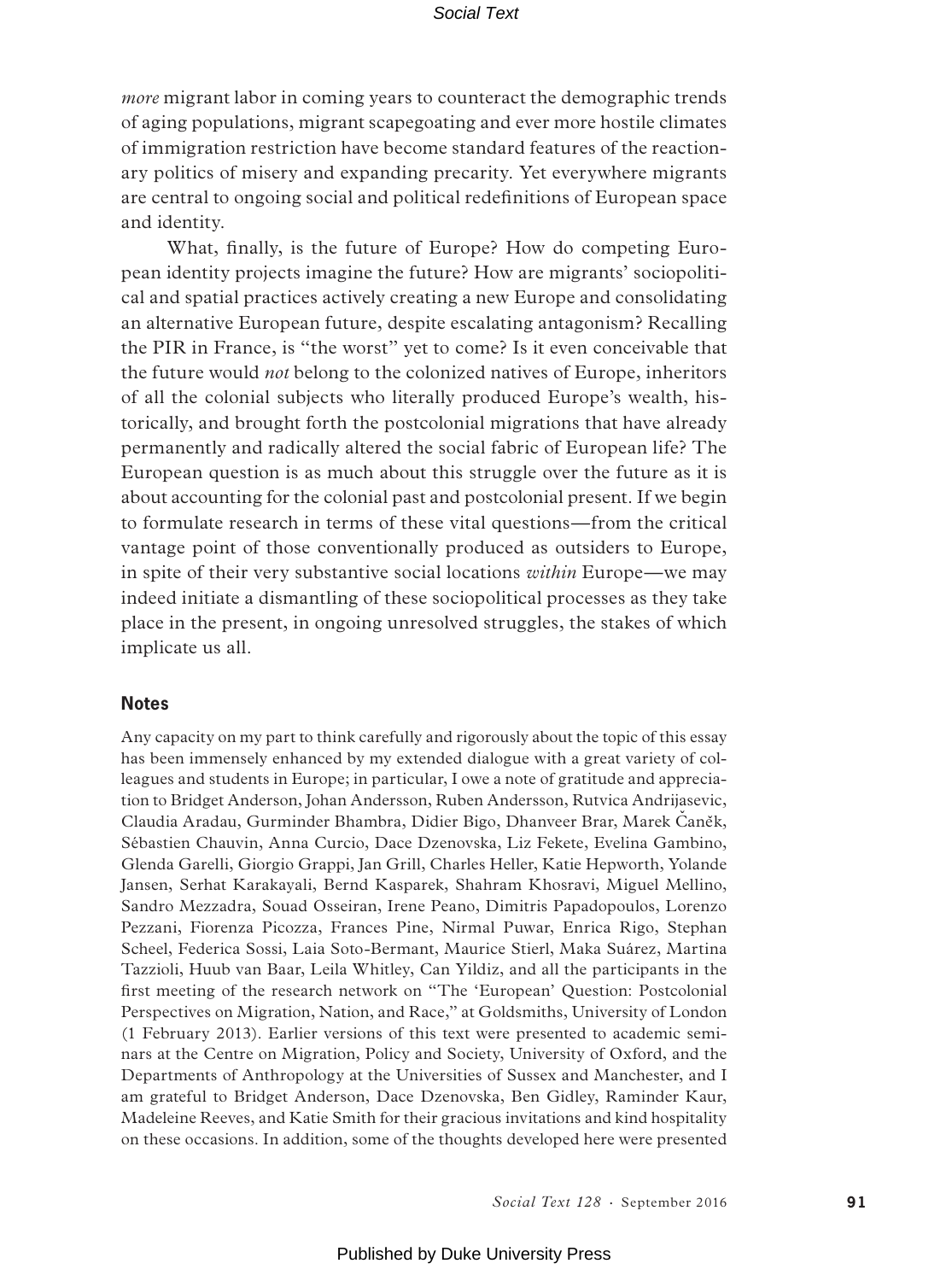to Tribunal 12, sponsored by the Swedish Forum for Human Rights (Stockholm, 12 May 2012), and to the London event of the TransEuropa Festival, organized by Alina Müller for European Alternatives (20 October 2013), where I had the good fortune of meeting Houria Bouteldja and first becoming acquainted with the vital political work of the Parti des Indigènes de la République (PIR). Finally, I must express my special appreciation to Nahum Chandler, from whom I have learned, and continue to learn, so much about the enduring relevance of the thought of W. E. B. Du Bois for comprehending the problem of Europe.

1. Dubois, *Souls of Black Folk*, 43.

2. See Amin, "Multi-ethnicity and the Idea of Europe"; Gilroy, *"There Ain't No Black in the Union Jack"*; Mbembe, "Provincializing France?"

3. See Anidjar, "On the European Question"; and Paasi, "Europe as a Social Process and Discourse."

4. Adorno, "On the Question: 'What Is German?'" Remarkably, over three decades, no fewer than nine special issues of *New German Critique* (nos. 19–21, 38, 70, 80, 90, 96, 112) were dedicated to the question of post-Holocaust German identity.

5. Balibar, "Es Gibt Keinen Staat in Europa," 7.

6. Žižek and Horvat, *What Does Europe Want?*, 56, 91, 179. Cf. Žižek, "A Leftist Plea."

7. Habermas and Derrida, "February 15," 293.

8. Anderson, *Us and Them?*; Balibar, "Es Gibt Keinen Staat in Europa"; Balibar and Wallerstein, *Race, Nation, Class*; De Genova, "Migration and Race in Europe"; Fassin, "Policing Borders, Producing Boundaries"; Gullestad, "Invisible Fences"; Hervik, "Anthropological Perspectives"; Hervik, *Annoying Difference*; Huysmans, *Politics of Insecurity*; Modood and Werbner, *Politics of Multiculturalism in the New Europe*; Silverstein, "Immigrant Racialization and the New Savage Slot"; Vertovec, "Cultural Politics of Nation and Migration."

9. See Andersson, *Illegality, Inc.*; Andrijasevic, "From Exception to Excess"; Bialasiewicz, "Off-Shoring and Out-Sourcing"; Bredeloup, "Sahara Transit"; Carter and Merrill, "Bordering Humanism"; Casas-Cortes, Cobarrubias, and Pickles, "Stretching Borders beyond Sovereign Territories?"; Casas-Cortes, Cobarrubias, and Pickles, "Re-bordering the Neighbourhood"; Collyer, "In between Places"; Dzenovska, "Bordering Encounters"; Feldman, *Migration Apparatus*; Ferrer-Gallardo and Albet-Mas, "EU-Limboscapes"; Garelli and Tazzioli, "Arab Springs Making Space"; Hansen and Jonsson, "Demographic Colonialism"; Karakayali and Rigo, "Mapping the European Space of Circulation"; Rigo, "Citizens despite Borders"; Soto Bermant, "Consuming Europe"; Tazzioli, "Migration (in) Crisis"; Tazzioli, "'Which Europe?'"; Tsianos and Karakayali, "Transnational Migration"; van Houtum and Boedeltje, "Europe's Shame"; and Walters, "Europe's Borders."

10. Tazzioli, *Spaces of Governmentality*, 76; Tazzioli, "'Which Europe?'"

11. Bhambra, "Postcolonial Europe."

12. Balibar, "Europe as Borderland."

13. Mezzadra, "Anti-racist Research," citing Chakrabarty, *Provincializing Europe*. See also Mbembe, "Provincializing France?"; Garelli and Tazzioli, "Arab Springs Making Space"; Garelli, Sossi, and Tazzioli, *Spaces in Migration*; Tazzioli, *Spaces of Governmentality*; and Tazzioli, "'Which Europe?'"

14. Balibar, "Es Gibt Keinen Staat in Europa"; Balibar and Wallerstein, *Race, Nation, Class*; De Genova, "Migration and Race in Europe"; Mbembe, "Provincializing France?"

15. Gramsci, *Selections from the Prison Notebooks*, 324.

**92** De Genova · *European Question*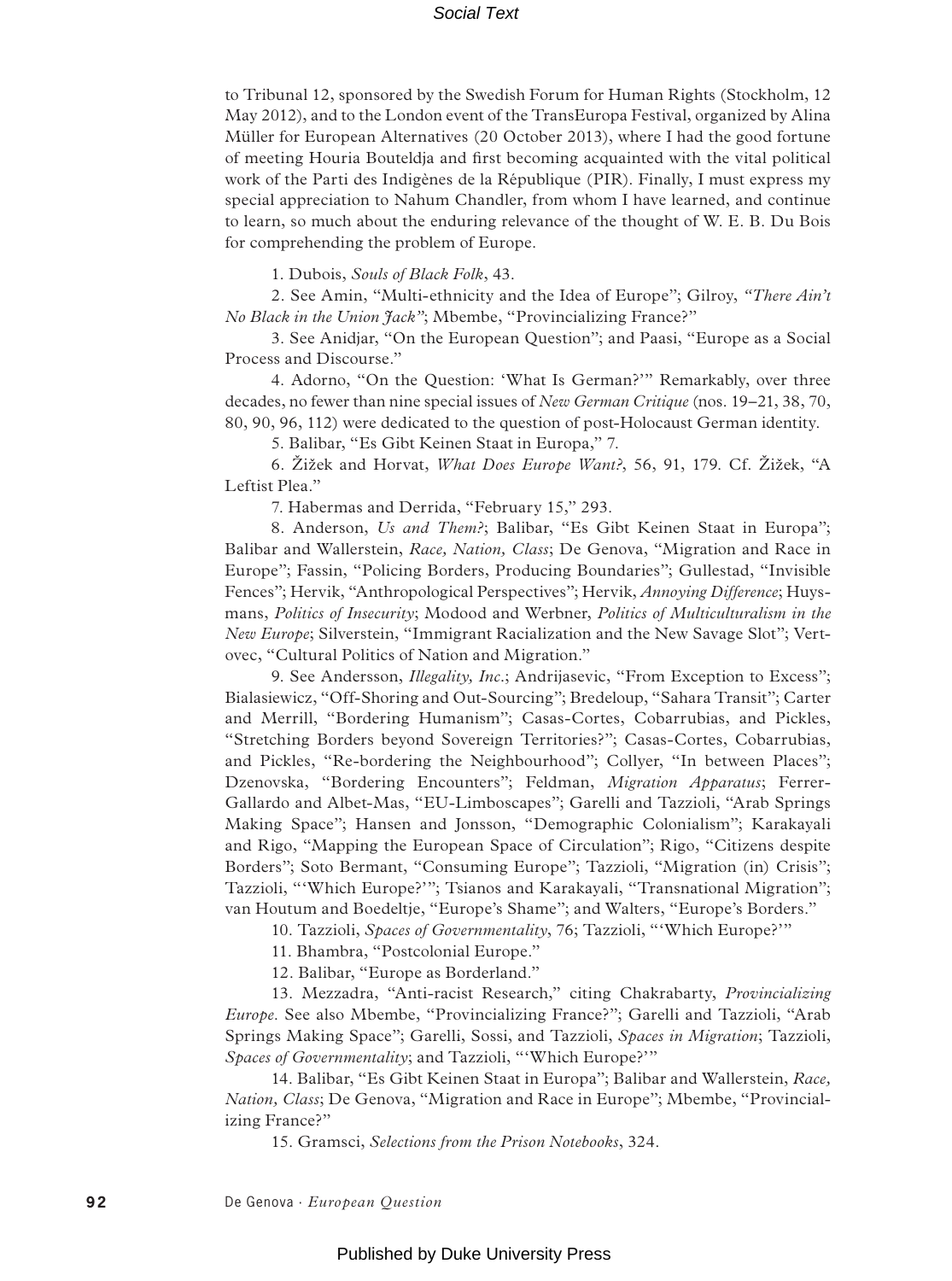16. Said, "Zionism from the Standpoint of Its Victims," 7.

17. Goldberg, *Threat of Race*, 335–36.

18. Ibid., 336.

19. Stoler, "Colonial Aphasia," 125.

20. Stoler, *Along the Archival Grain*.

21. Nahum D. Chandler proposes virtually the same questions about Europe (*Toward an African Future*, 51) in the context of asking: "What if a certain 'Europe' might come to imagine that one W. E. B. Du Bois—Negro, African, Afro-Caribbean, African American, Black, American, European American, White, European, etc.—is one of its most distinguished practitioners of thought?" (50).

22. See also ibid.; De Genova, "Stakes of an Anthropology"; and De Genova, "Migration and Race in Europe."

23. Quijano, "Coloniality of Power"; Dzenovska, "Historical Agency."

24. Balibar, *We, the People of Europe?*, 38.

25. Mezzadra and Rahola, "Postcolonial Condition."

26. Hansen, "Post-national Europe."

27. Mezzadra and Rahola, "Postcolonial Condition."

28. Balibar, "Es Gibt Keinen Staat in Europa"; Balibar and Wallerstein, *Race, Nation, Class*; De Genova, "Migration and Race in Europe"; Gilroy, "'My Britain Is Fuck All'"; Gullestad, "Invisible Fences"; Hervik, "Anthropological Perspectives"; Hervik, *Annoying Difference*; Mezzadra, "Anti-racist Research"; Pred, *Even in Sweden*.

29. Essed and Trienekens, "'Who Wants to Feel White?'"; Knowles, "Landscape of Post-imperial Whiteness"; Mbembe, "Provincializing France?"; McDowell, "On the Significance of Being White"; Tyler, *Whiteness*.

30. Rushdie, "New Empire within Britain," 138. See also Gilroy, *"There Ain't No Black in the Union Jack,"* 11.

31. Hooper, "Southern Italian Town."

32. De Genova, "Spectacles of Migrant 'Illegality'"; Mbembe, "Provincializing France?"; Mezzadra, "Anti-racist Research."

33. De Genova, *Working the Boundaries*, 56–94.

34. See Mbembe, "Provincializing France?"; Merrill, "Who Gets to Be Italian?"; and Pettigrew, "Reactions toward the New Minorities."

35. Balibar, *Politics and the Other Scene*; Balibar, *We, the People of Europe?*, 44. See also Balibar, "Es Gibt Keinen Staat in Europa."

36. Hervik and Meret, "Erostratus Unbound."

37. Titley, "They Called a War." See also De Genova, "Antiterrorism, Race, and the New Frontier."

38. De Genova, "Production of Culprits"; Huysmans, *Politics of Insecurity*.

39. Fekete, "Anti-Muslim Racism."

40. *Banlieue* is the French word for suburbs, which refers to poor or workingclass suburbs peripheral to the gentrified center of the city and is conventionally associated with high concentrations of nonwhite people. Houria Bouteldja, "Islamophobia: When the Whites Lose Their Triple A Rating," www.decolonialtranslation.com /english/islamophobia-when-the-whites-lose-their-triple-a-rating.html (accessed 11 May 2016).

41. Anidjar, "On the European Question," 22–23. A focus on migration must therefore be complemented with critical attention to enduring legacies of anti-Semitism and especially anti-Roma racism. These internal (yet iconically mobile) figures of European alterity—Jews and "Gypsies"—continue to animate various revitalized projects of both European identity and European national identities as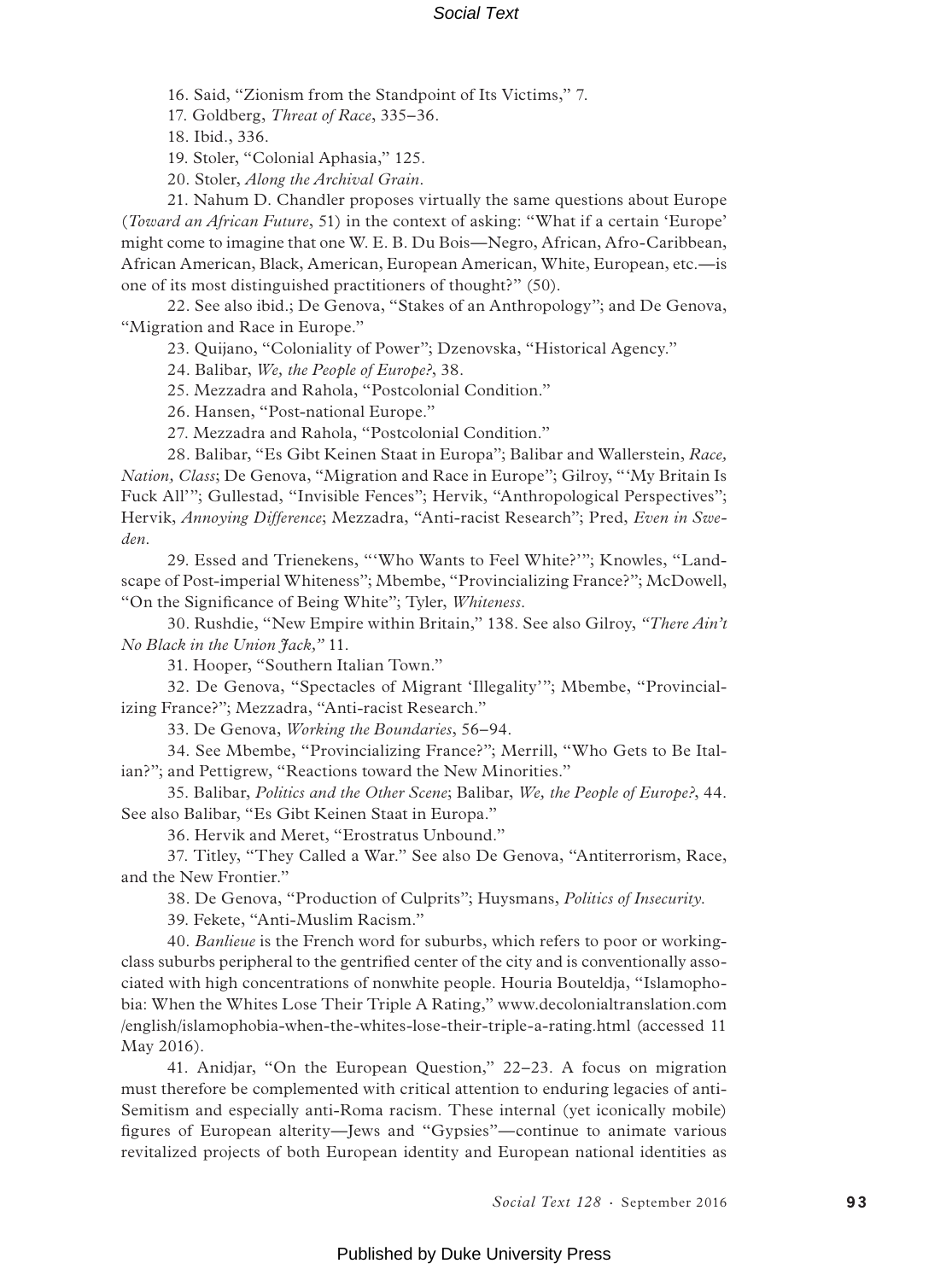racial formations. Indeed, the racial subjugation of the Roma increasingly merges this internal European dynamic with the problematic of transnational migration as such. As Liz Fekete notes, in the face of the newly reanimated pan-European racism against them, the Roma can only encounter Europe as something approximating "a huge open prison" ("Europe against the Roma," 68).

42. For an important examination of the Jewish question in Weimar Germany as inseparable from the figures of foreignness and migration, however, see Sammartino, "Deportation and the Failure of Foreigner Control."

43. Mastnak, "Europe and the Muslims."

44. Goldberg, "Racial Europeanization," 346; Goldberg, *Threat of Race*, 66.

45. Goldberg, "Racial Europeanization"; Goldberg, *Threat of Race*, 151–98.

46. Public call made 16 January 2005: Mouvement des Indigènes de la République: "We Are the Indigenous of the French Republic!," www.decolonialtranslation .com/english/AppelEng.php (accessed 11 May 2016).

47. Bouteldja, "Mohamed Merah and I." See also Jansen, *Secularism*.

48. Mouvement des Indigènes de la République, "We Are the Indigenous of the French Republic!"

49. Mbembe, "Provincializing France?," 86.

50. Garavini, *After Empires*; Hansen, "'European Citizenship'"; Hansen and Jonsson, "Bringing Africa as a 'Dowry' to Europe"; Hansen and Jonsson, "Demographic Colonialism"; Hansen and Jonsson, "Statue to Nasser?"; Hansen and Jonsson, "Another Colonialism."

51. Du Bois, "Souls of White Folk"; Du Bois, "Of the Culture of White Folk"; Du Bois, *Darkwater*. See also Balibar and Wallerstein, *Race, Nation, Class*, 62.

52. Du Bois, "African Roots of War"; Du Bois, "Of the Culture of White Folk"; Du Bois, *Darkwater*; Orwell, "Not Counting Niggers."

53. Mbembe, "Provincializing France?," 90. See also Wilder, *French Imperial Nation-State*.

54. Dzenovska, "Historical Agency," 411.

55. Mufti, "Stathis Gourgouris Interviews Aamir Mufti."

56. Balibar, *We, the People of Europe?*, 2.

57. Mufti, "Stathis Gourgouris Interviews Aamir Mufti."

58. Garavini, "Colonies Strike Back"; Garavini, *After Empires*; Hansen, "Postnational Europe."

59. Caněk, "Social and Political Regulation."

60. Prashad, *Darker Nations*.

61. Du Bois, "Present Outlook," 95, par. 2, and 104, par. 19; cf. Du Bois, "Souls of White Folk," in *Darkwater*, 40.

62. Chandler, "Of Horizon"; Chandler, *Toward an African Future*; Chandler, "Introduction," 30–32.

63. Du Bois, *Problem of the Color Line*, 138, par. 7.

64. Du Bois, "Spirit of Modern Europe," 164, par. 27. See also Chandler, *X*, 225n42.

65. Du Bois, *Problem of the Color Line*, 172, par. 42.

66. Du Bois, "Souls of White Folk," in *Darkwater*, 48.

67. Du Bois, "Souls of White Folk," in *Darkwater*, 40. See also Du Bois, "Of the Culture of White Folk."

68. Du Bois, *Dusk of Dawn*, 3.

69. Balibar, *We, the People of Europe?*, 43–45. See also Carr, *Fortress Europe*; and van Houtum, "Human Blacklisting."

70. Andersson, *Illegality, Inc.*; Andrijasevic, "From Exception to Excess";

**9 4** De Genova · *European Question*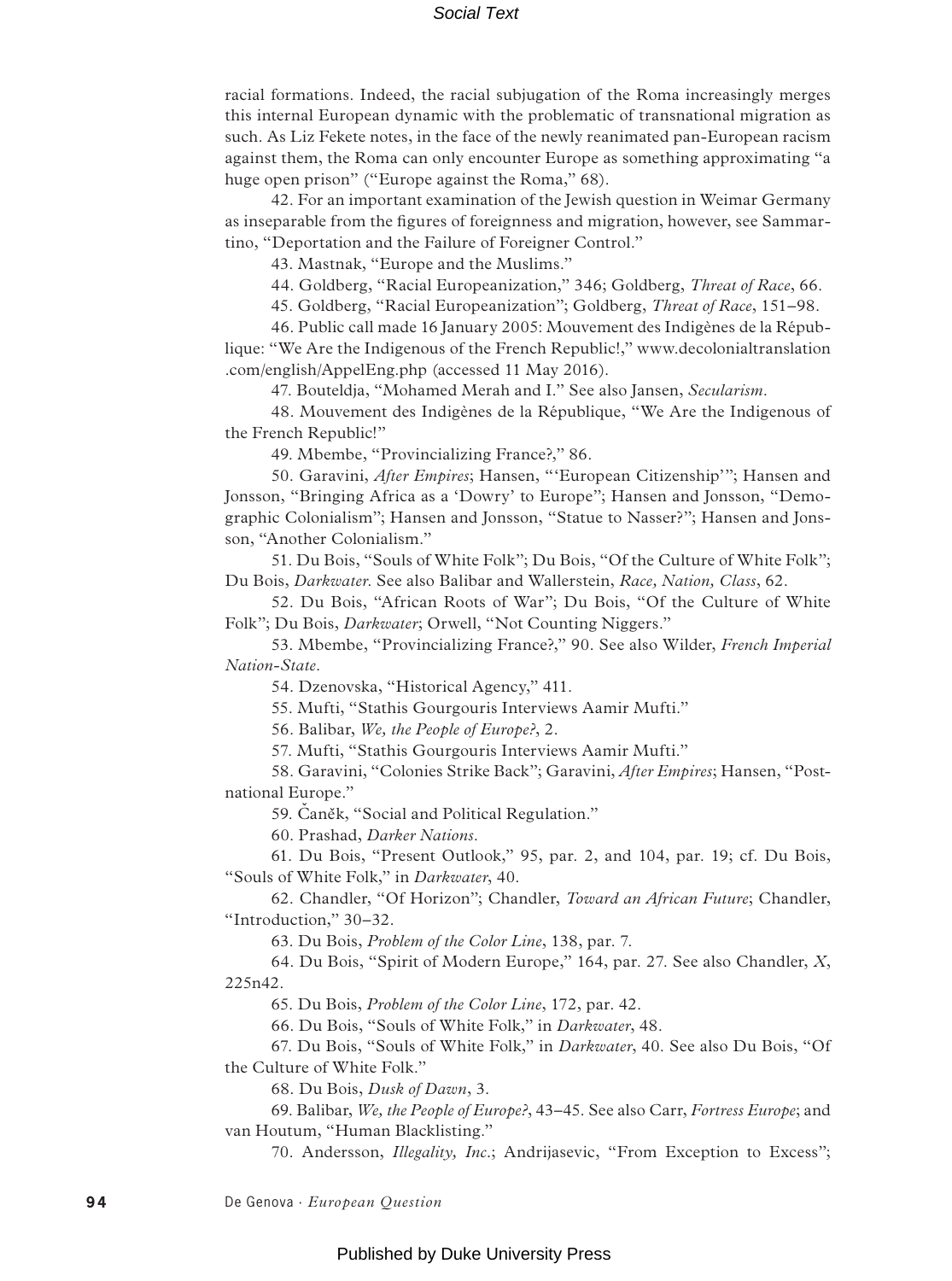Bialasiewicz, "Off-Shoring and Out-Sourcing"; Bredeloup, "Sahara Transit"; Heller and Pezzani, "Liquid Traces"; Karakayali and Rigo, "Mapping the European Space of Circulation"; Lecadet, "From Migrant Destitution to Self-Organization"; Levy, "Refugees, Europe, Camps/State of Exception"; Tsianos and Karakayali, "Transnational Migration."

71. De Genova, "Deportation Regime," 54.

72. De Genova, "Stakes of an Anthropology"; De Genova, "Antiterrorism, Race, and the New Frontier."

73. Balibar, *We, the People of Europe?*, 47; Bigo and Guild, *Controlling Frontiers*; Carr, *Fortress Europe*; Feldman, *Migration Apparatus*; van Houtum and Pijpers, "European Union as a Gated Community."

74. Žižek and Horvat, *What Does Europe Want?*, 157.

75. Castles, "Guestworkers in Europe."

76. Karakayali and Rigo, "Mapping the European Space of Circulation." See also Hansen, "Post-national Europe."

77. The preenlargement European Union (EU-15) recognition rate for full refugee status was only 15 percent in 2001 (Hatton and Williamson, "Refugees," 10). In 2012 (in the extended aftermath of the Arab Spring and ongoing civil wars in Syria, Afghanistan, Iraq, and Somalia, alongside political turmoil in Eritrea), in the enlarged EU-27 first-instance refugee recognition was only 14 percent, with 73 percent of all asylum applications rejected outright (Eurostat, "Asylum in the EU27").

78. Rigo, "Citizens despite Borders."

79. De Genova, "Migrant 'Illegality'"; De Genova, *Working the Boundaries*, 213–49.

80. De Genova, "Production of Culprits."

81. In 2006 there were at least 130 detention centers in the twenty-five EU member states (European Parliament, "Conditions in Centres"). The actual number now is undoubtedly much higher, especially considering European border interdictions beyond the limits of territorial Europe. See Carter and Merrill, "Bordering Humanism"; and Ferrer-Gallardo and Albet-Mas, "EU-Limboscapes."

82. Andersson, *Illegality, Inc.*, 177–207; Leerkes and Broeders, "Deportable and Not So Deportable."

83. Mezzadra, "Anti-racist Research," par. 19. See also Andrijasevic, "From Exception to Excess," 158–59; Karakayali and Rigo, "Mapping the European Space of Circulation," 133–34; and Papadopoulos, Stephenson, and Tsianos, *Escape Routes*, 196–202.

84. See De Genova, "Migrant 'Illegality,'" 429.

85. See Andersson, *Illegality, Inc.*; Collyer, "In between Places"; Collyer, "Stranded Migrants"; Dowd, "Trapped in Transit"; Lecadet, "From Migrant Destitution to Self-Organization"; and Tazzioli, "Migration (in) Crisis."

86. See Aradau and Huysmans, "Mobilising (Global) Democracy"; and Papadopoulos, Stephenson, and Tsianos, *Escape Routes*, 42–82.

87. Garelli and Tazzioli, "Migration Discipline Hijacked," 300.

88. Žižek and Horvat, *What Does Europe Want?*, 52.

89. Düvell, "Turkey"; Osseiran, "Making Time at the Frontiers of Europe."

90. Weber, *Peasants into Frenchmen*. See also Bhambra, "Postcolonial Europe";

and Mellino, "Italy and Postcolonial Studies."

91. Roediger, *Towards the Abolition of Whiteness*, 13.

92. Mufti, "Stathis Gourgouris Interviews Aamir Mufti."

93. Baldwin, *Price of the Ticket*.

94. De Genova and Tazzioli, *Europe/Crisis*.

De Genova · *European Question Social Text 128* • September 2016 **9 5**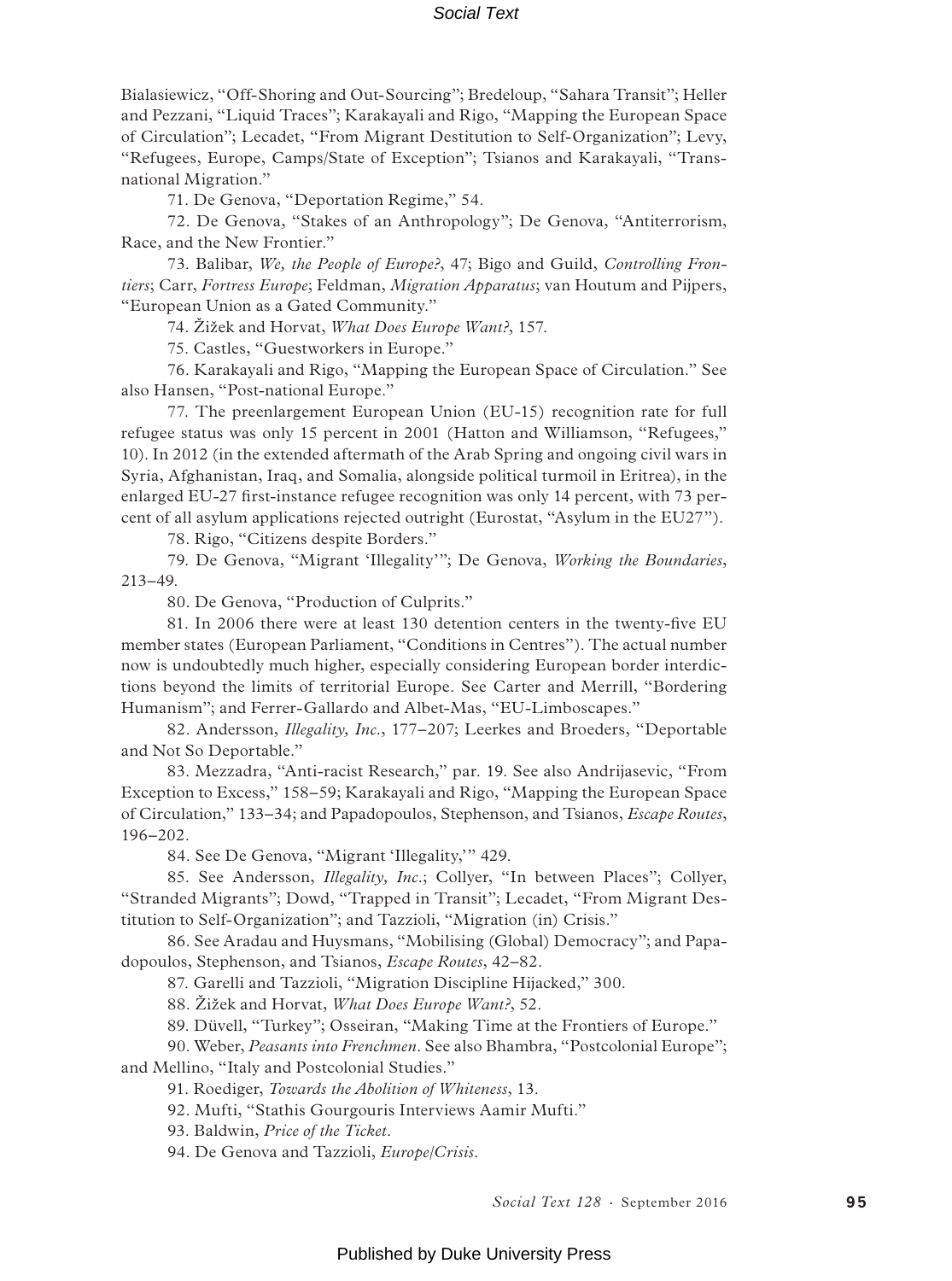# **References**

- Adorno, Theodor W. 1985. "On the Question: 'What Is German?'" *New German Critique*, no. 36: 121–31.
- Amin, Ash. 2004. "Multi-ethnicity and the Idea of Europe." *Theory, Culture, and Society* 21, no. 2: 1–24.
- Anderson, Bridget. 2013. *Us and Them? The Dangerous Politics of Immigration Control*. Oxford: Oxford University Press.
- Andersson, Ruben. 2014. *Illegality, Inc.: Clandestine Migration and the Business of Bordering Europe*. Berkeley: University of California Press.
- Andrijasevic, Rutvica. 2010. "From Exception to Excess: Detention and Deportations across the Mediterranean Space." In *The Deportation Regime: Sovereignty, Space, and the Freedom of Movement*, edited by Nicholas De Genova and Nathalie Peutz, 147–65. Durham, NC: Duke University Press.
- Anidjar, Gil. 2012. "On the European Question." *Forum Bosnae*, no. 55: 13–27.
- Aradau, Claudia, and Jef Huysmans. 2009. "Mobilising (Global) Democracy: A Political Reading of Mobility between Universal Rights and the Mob." *Millennium: Journal of International Studies* 37, no. 3: 583–604.
- Baldwin, James. 1985. *The Price of the Ticket: Collected Nonfiction, 1948–1985*. New York: St. Martin's/Marek.
- Balibar, Étienne. 1991. "Es Gibt Keinen Staat in Europa: Racism and Politics in Europe Today." *New Left Review*, no. 186: 5–19.
- Balibar, Étienne. 2002. *Politics and the Other Scene*. Translated by Christine Jones, James Swenson, and Chris Turner. New York: Verso.
- Balibar, Étienne. 2003. *We, the People of Europe? Reflections on Transnational Citizenship*. Translated by James Swensom. Princeton, NJ: Princeton University Press.
- Balibar, Étienne. 2009. "Europe as Borderland." *Environment and Planning D: Society and Space* 27, no. 2: 190–215.
- Balibar, Étienne, and Immanuel Wallerstein. 1991. *Race, Nation, Class: Ambiguous Identities*. New York: Verso.
- Bhambra, Gurminder K. 2009. "Postcolonial Europe; or, Understanding Europe in Times of the Postcolonial." In *The Sage Handbook of European Studies*, edited by Chris Rumford, 69–85. London: Sage.
- Bialasiewicz, Luiza. 2012. "Off-Shoring and Out-Sourcing the Borders of EUrope: Libya and EU Border Work in the Mediterranean." *Geopolitics* 17, no. 4: 843–66.
- Bigo, Didier, and Elspeth Guild. 2005. *Controlling Frontiers: Free Movement into and within Europe*. Aldershot: Ashgate.
- Bouteldja, Houria. 2012. "Mohamed Merah and I." Speech delivered at "2012: Printemps des quartiers populaires," Bagnolet, 31 March. Available at www .decolonialtranslation.com/english/mohamed-merah-and-I.html (accessed 11 May 2016).
- Bredeloup, Sylvie. 2012. "Sahara Transit: Times, Spaces, People." *Population, Space, and Place* 18, no. 4: 457–67.
- Canĕk, Marek. 2014. "The Social and Political Regulation of Labour Migration: The Case of the Czech Republic." PhD diss., Charles University, Prague.
- Carr, Matthew. 2012. *Fortress Europe: Dispatches from a Gated Continent*. London: Hurst.
- Carter, Donald, and Heather Merrill. 2007. "Bordering Humanism: Life and Death on the Margins of Europe." *Geopolitics* 12, no. 2: 248–64.
- Casas-Cortes, Maribel, Sebastián Cobarrubias, and John Pickles. 2011. "Stretching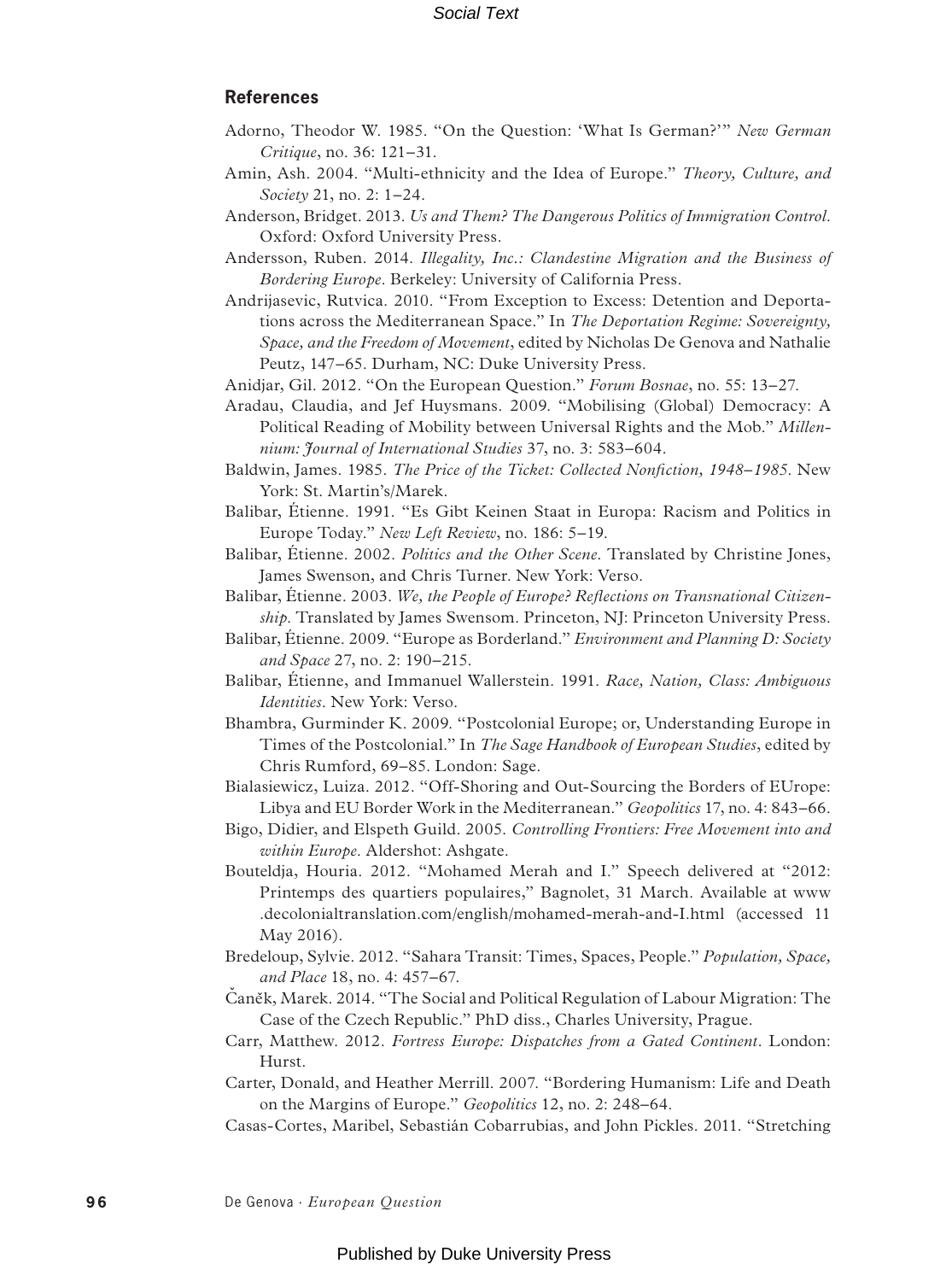Borders beyond Sovereign Territories? Mapping EU and Spain's Border Externalization Policies." *Geopolitica(s)* 2, no. 1: 71–90.

- Casas-Cortes, Maribel, Sebastián Cobarrubias, and John Pickles. 2013. "Re-bordering the Neighbourhood: Europe's Emerging Geographies of Non-accession Integration." *European Urban and Regional Studies* 20, no. 1: 37–58.
- Castles, Stephen. 2006. "Guestworkers in Europe: A Resurrection?" *International Migration Review* 40, no. 4: 741–66.
- Chakrabarty, Dipesh. 2000. *Provincializing Europe: Postcolonial Thought and Historical Difference*. Princeton, NJ: Princeton University Press.
- Chandler, Nahum D. 2010. "Of Horizon: An Introduction to 'The Afro-American' by W. E. B. Du Bois—circa 1894." *Journal of Transnational American Studies* 2, no. 1. escholarship.org/uc/item/8q64g6kw.
- Chandler, Nahum D. 2013. *Toward an African Future—of the Limit of the World*. London: Living Commons Collective.
- Chandler, Nahum D. 2014. "Introduction: The History of the Centuries: On the Early Writings of W. E. B. Du Bois." In *The Problem of the Color Line at the Turn of the Twentieth Century: The Essential Early Essays*, by W. E. B. Du Bois, edited by Nahum D. Chandler, 1–42. New York: Fordham University Press.
- Chandler, Nahum D. 2014. *X: The Problem of the Negro as a Problem for Thought*. New York: Fordham University Press.
- Collyer, Michael. 2007. "In between Places: Undocumented Sub-Saharan Transit Migrants in Morocco." *Antipode* 39, no. 4: 620–35.
- Collyer, Michael. 2010. "Stranded Migrants and the Fragmented Journey." *Journal of Refugee Studies* 23, no. 3: 273–93.
- De Genova, Nicholas. 2002. "Migrant 'Illegality' and Deportability in Everyday Life." *Annual Review of Anthropology* 31: 419–47.
- De Genova, Nicholas. 2005. *Working the Boundaries: Race, Space, and "Illegality" in Mexican Chicago*. Durham, NC: Duke University Press.
- De Genova, Nicholas. 2007. "The Production of Culprits: From Deportability to Detainability in the Aftermath of 'Homeland Security.'" *Citizenship Studies* 11, no. 5: 421–48.
- De Genova, Nicholas. 2007. "The Stakes of an Anthropology of the United States." *CR: The New Centennial Review* 7, no. 2: 231–77.
- De Genova, Nicholas. 2010. "Antiterrorism, Race, and the New Frontier: American Exceptionalism, Imperial Multiculturalism, and the Global Security State." *Identities* 17, no. 6: 613–40.
- De Genova, Nicholas. 2010. "The Deportation Regime: Sovereignty, Space, and the Freedom of Movement." In *The Deportation Regime: Sovereignty, Space, and the Freedom of Movement*, edited by Nicholas De Genova and Nathalie Peutz, 33–65. Durham, NC: Duke University Press.
- De Genova, Nicholas. 2010. "Migration and Race in Europe: The Trans-Atlantic Metastases of a Post-colonial Cancer." *European Journal of Social Theory* 13, no. 3: 405–19.
- De Genova, Nicholas. 2013. "Spectacles of Migrant 'Illegality': The Scene of Exclusion, the Obscene of Inclusion." *Ethnic and Racial Studies* 36, no. 7: 1180–98.
- De Genova, Nicholas, and Martina Tazzioli, eds. 2016. *Europe/Crisis: New Keywords of "the Crisis" in and of "Europe."* New York: Zone/Near Futures. nearfutures online.org/europecrisis-new-keywords-of-crisis-in-and-of-europe.
- Dowd, Rebecca. 2008. "Trapped in Transit: The Plight and Human Rights of Stranded Migrants." UNHCR Research Paper no. 156. Vienna: United Nations High Commissioner for Refugees.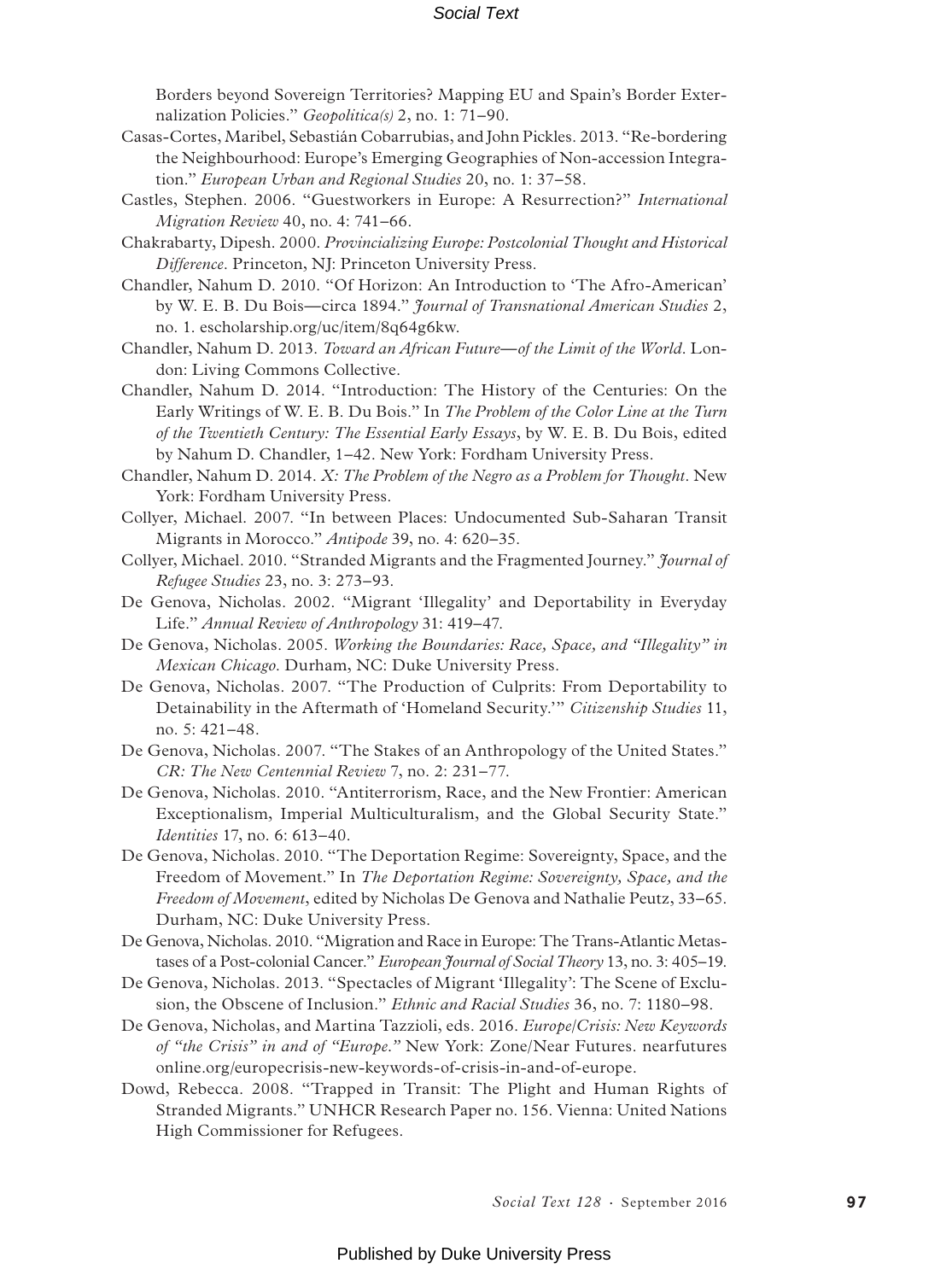- Du Bois, W. E. B. 1900. "The Present Outlook for the Dark Races of Mankind." *A.M.E*. *Church Review*, no. 66: 95–110. Repr. in Du Bois 2014, 111–38.
- Du Bois, W. E. B. 1910. "The Souls of White Folk." *Independent*, 18 August, 339–42.
- Du Bois, W. E. B. 1915. "The African Roots of War." *Atlantic Monthly*, May, 707–14.
- Du Bois, W. E. B. 1917. "Of the Culture of White Folk." *Journal of Race Development* 7: 434–47.
- Du Bois, W. E. B. (1920) 1971. "The Souls of White Folk." In *Darkwater: Voices from within the Veil*, 29–52. New York: AMS. Repr. in *Black on White: Black Writers on What It Means to Be White*, edited by David R. Roediger, 184–99. New York: Schocken.
- Du Bois, W. E. B. 1968. *Dusk of Dawn: An Essay toward an Autobiography of a Race Concept*. New York: Schocken.
- Du Bois, W. E. B. 1982. *The Souls of Black Folk*. New York: Signet/Penguin.
- Du Bois, W. E. B. 2014. *The Problem of the Color Line at the Turn of the Twentieth Century: The Essential Early Essays*. Edited by Nahum D. Chandler. New York: Fordham University Press.
- Du Bois, W. E. B. 2014. "The Spirit of Modern Europe." In *The Problem of the Color Line at the Turn of the Twentieth Century: The Essential Early Essays*, edited by Nahum D. Chandler, 139–66. New York: Fordham University Press.
- Düvell, Franck. 2013. "Turkey, the Syrian Refugee Crisis, and the Changing Dynamics of Transit Migration." *IEMed Mediterranean Yearbook 2013*: 278–81.
- Dzenovska, Dace. 2013. "Historical Agency and the Coloniality of Power in Postsocialist Europe." *Anthropological Theory* 13, no. 4: 394–416.
- Dzenovska, Dace. 2014. "Bordering Encounters, Sociality, and Distribution of the Ability to Live a 'Normal Life.'" *Social Anthropology* 22, no. 3: 271–87.
- Essed, Philomena, and Sandra Trienekens. 2008. "'Who Wants to Feel White?': Race, Dutch Culture, and Contested Identities." *Ethnic and Racial Studies* 31, no. 1: 52–72.
- European Parliament. 2007. "The Conditions in Centres for Third Country National (Detention Camps, Open Centres as Well as Transit Centres and Transit Zones) with a Particular Focus on Provisions and Facilities for Persons with Special Needs in the 25 EU Member States." December. Brussels: European Parliament, Directorate-General Internal Policies Policy Department C: Citizens Rights and Constitutional Affairs. www.detention-in-europe.org/images/stories /2008%20eu-ep-detention-centres-report.pdf.
- Eurostat. 2013. "Asylum in the EU27: The Number of Asylum Applicants Registered in the EU27 Rose to More Than 330 000 in 2012." News Release, 22 March. ec.europa.eu/eurostat/documents/2995521/5159962/3-22032013-BP-EN.PDF /009d0864-d978-43a5-8d6e-27b84259793c.
- Fassin, Didier. 2011. "Policing Borders, Producing Boundaries: The Governmentality of Immigration in Dark Times." *Annual Review of Anthropology* 40: 213–26.
- Fekete, Liz. 2004. "Anti-Muslim Racism and the European Security State." *Race and Class* 46, no. 1: 3–29.
- Fekete, Liz. 2014. "Europe against the Roma." *Race and Class* 55, no. 3: 60–70.
- Feldman, Gregory. 2012. *The Migration Apparatus: Security, Labor, and Policymaking in the European Union*. Stanford, CA: Stanford University Press.

Ferrer-Gallardo, Xavier, and Abel Albet-Mas. 2013. "EU-Limboscapes: Ceuta and the Proliferation of Migrant Detention Spaces across the European Union." *European Urban and Regional Studies*, 11 November. dx.doi.org/10.1177/0969776413508766.

Garavini, Giuliano. 2007. "The Colonies Strike Back: The Impact of the Third

**9 8** De Genova · *European Question*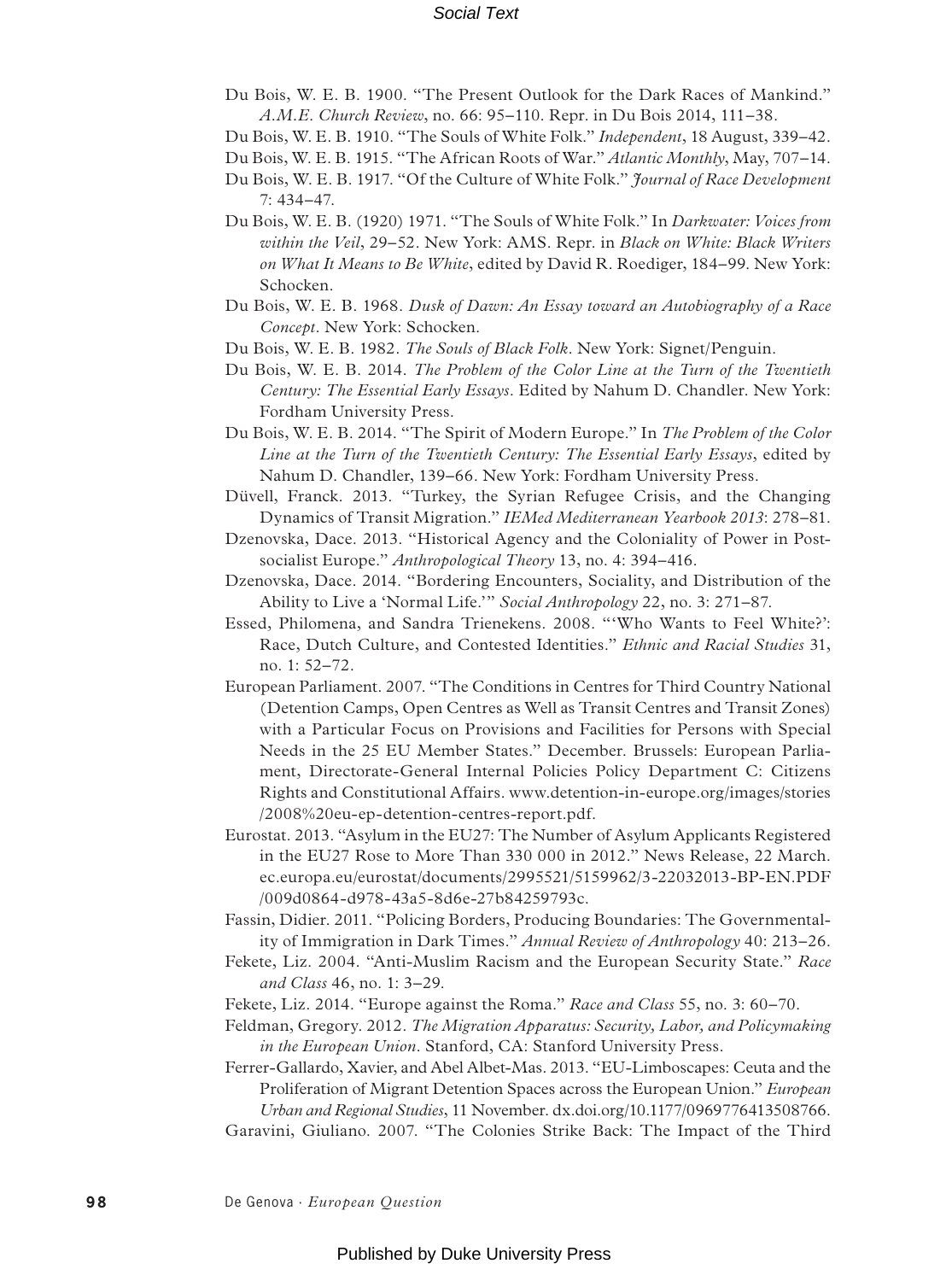World on Western Europe, 1968–1975." *Contemporary European History* 16, no. 3: 299–319.

- Garavini, Giuliano. 2012. *After Empires: European Integration, Decolonization, and the Challenge from the Global South, 1957–1986*. Oxford: Oxford University Press.
- Garelli, Glenda, Federica Sossi, and Martina Tazzioli, eds. 2013. *Spaces in Migration: Postcards of a Revolution*. London: Pavement.
- Garelli, Glenda, and Martina Tazzioli. 2013. "Arab Springs Making Space: Territoriality and Moral Geographies for Asylum Seekers in Italy." *Environment and Planning D: Society and Space* 31, no. 6: 1004–21.
- Garelli, Glenda, and Martina Tazzioli. 2013. "Migration Discipline Hijacked: Distances and Interruptions of a Research Militancy." *Postcolonial Studies* 16, no. 3: 299–308.
- Gilroy, Paul. 1987. "*There Ain't No Black in the Union Jack": The Cultural Politics of Race and Nation*. Chicago: University of Chicago Press.
- Gilroy, Paul. 2012. "'My Britain Is Fuck All': Zombie Multiculturalism and the Race Politics of Citizenship." *Identities* 19, no. 4: 380–97.
- Goldberg, David Theo. 2006. "Racial Europeanization." *Ethnic and Racial Studies* 29, no. 2: 331–64.
- Goldberg, David Theo. 2009. *The Threat of Race: Reflections on Racial Neoliberalism*. Malden, MA: Wiley-Blackwell.
- Gramsci, Antonio. 1971. *Selections from the Prison Notebooks*. Edited and translated by Quintin Hoare and Geoffrey Nowell Smith. New York: International.
- Gregory, Derek. 2004. *The Colonial Present*. Oxford: Blackwell.
- Gullestad, Marianne. 2002. "Invisible Fences: Egalitarianism, Nationalism and Racism." *Journal of the Royal Anthropological Institute* 8, no. 1: 45–63.
- Habermas, Jürgen, and Jacques Derrida. 2003. "February 15, or What Binds Europeans Together: A Plea for a Common Foreign Policy, Beginning in the Core of Europe." *Constellations* 10, no. 3: 291–97.
- Hansen, Peo. 2000. "'European Citizenship,' or Where Neoliberalism Meets Ethnoculturalism." *European Societies* 2, no. 2: 139–65.
- Hansen, Peo. 2009. "Post-national Europe—without Cosmopolitan Guarantees." *Race and Class* 50, no. 4: 20–37.
- Hansen, Peo, and Stefan Jonsson. 2011. "Bringing Africa as a 'Dowry' to Europe." *Interventions* 13, no. 3: 443–63.
- Hansen, Peo, and Stefan Jonsson. 2011. "Demographic Colonialism: EU-African Migration Management and the Legacy of Eurafrica." *Globalizations* 8, no. 3: 261–76.
- Hansen, Peo, and Stefan Jonsson. 2013. "A Statue to Nasser? Eurafrica, the Colonial Roots of European Integration, and the 2012 Nobel Peace Prize." *Mediterranean Quarterly* 24, no. 4: 5–18.
- Hansen, Peo, and Stefan Jonsson. 2014. "Another Colonialism: Africa in the History of European Integration." *Journal of Historical Sociology* 27, no. 3: 442–61.
- Hatton, Timothy J., and Jeffrey G. Williamson. 2004. "Refugees, Asylum Seekers, and Policy in Europe." IZA Discussion Paper no. 1230, July. Bonn: Forschungsinstitut zur Zukunft der Arbeit (Institute for the Study of Labor). ftp.iza.org /dp1230.pdf.
- Heller, Charles, and Lorenzo Pezzani. 2014. "Liquid Traces: Investigating the Deaths of Migrants at the EU's Maritime Frontier." In *Forensis: The Architecture of Public Truth*, edited by Forensic Architecture, 657–84. Berlin: Sternberg.
- Hervik, Peter. 2004. "Anthropological Perspectives on the New Racism in Europe." *Ethnos* 69, no. 2: 149–55.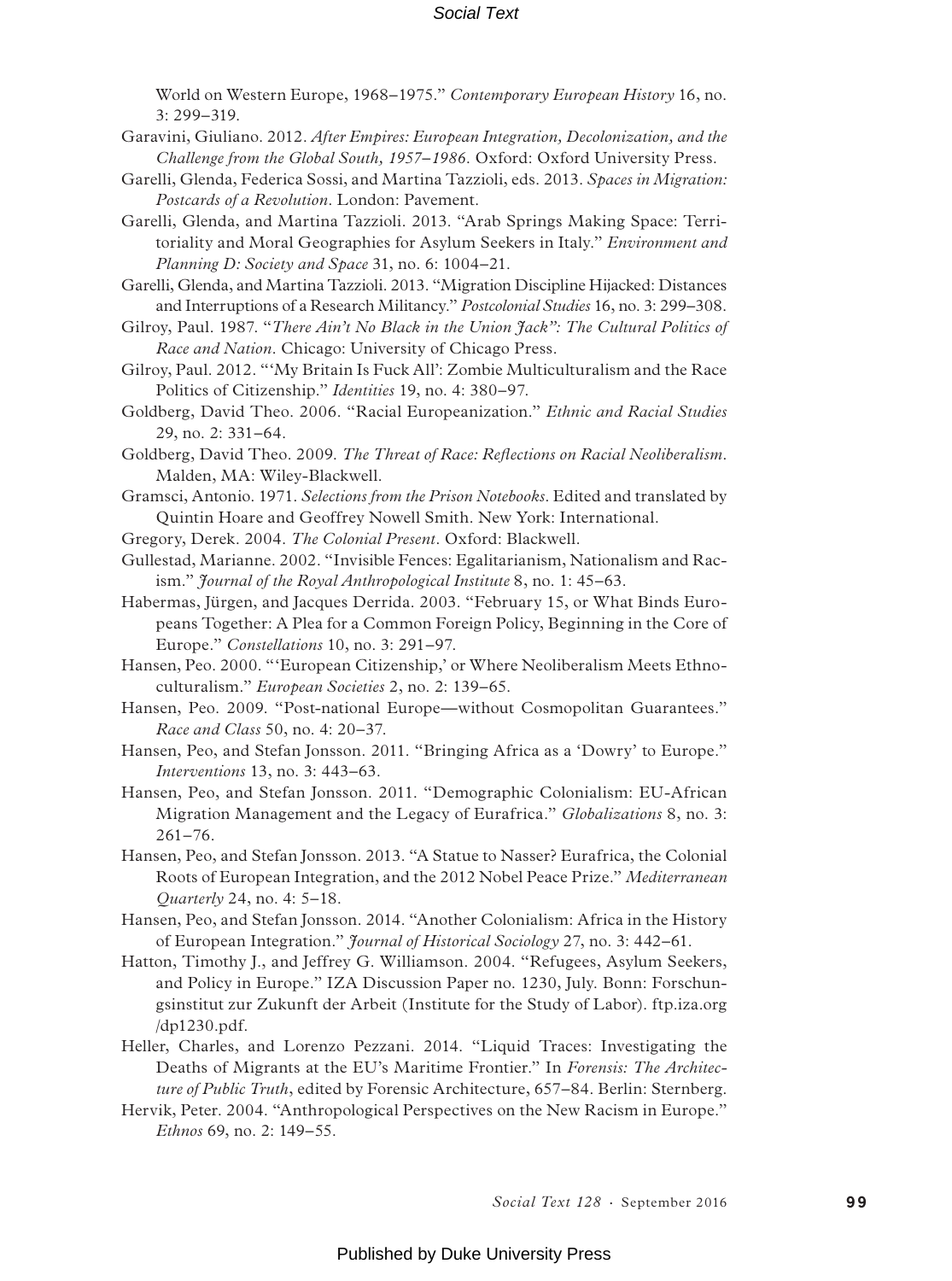- Hervik, Peter. 2011. *The Annoying Difference: The Emergence of Danish Neonationalism, Neoracism, and Populism in the Post-1987 World*. Oxford: Berghahn.
- Hervik, Peter, and Susi Meret. 2013. "Erostratus Unbound: Norway's 22/7 Converging Frames of War." *Nordic Journal of Migration Research* 3, no. 4: 179–86.
- Hooper, John. 2010. "Southern Italian Town World's 'Only White Town' after Ethnic Cleansing." *Guardian*, 10 January. www.theguardian.com/world/2010/jan/11/italy -rosarno-violence-immigrants.
- Huysmans, Jef. 2006. *The Politics of Insecurity: Fear, Migration, and Asylum in the EU*. New York: Routledge.
- Jansen, Yolande. 2013. *Secularism, Assimilation, and the Crisis of Multiculturalism: French Modernist Legacies*. Amsterdam: Amsterdam University Press.
- Karakayali, Serhat, and Enrica Rigo. 2010. "Mapping the European Space of Circulation." In *The Deportation Regime: Sovereignty, Space, and the Freedom of Movement*, edited by Nicholas De Genova and Nathalie Peutz, 123–44. Durham, NC: Duke University Press.
- Knowles, Caroline. 2008. "The Landscape of Post-imperial Whiteness in Rural Britain." *Ethnic and Racial Studies* 31, no. 1: 167–84.
- Lecadet, Clara. 2013. "From Migrant Destitution to Self-Organization into Transitory National Communities: The Revival of Citizenship in Post-deportation Experience in Mali." In *The Social, Political, and Historical Contours of Deportation*, edited by Bridget Anderson, Matthew Gibney, and Emanuela Paoletti, 143–58. New York: Springer.
- Leerkes, Arjen, and Dennis Broeders. 2013. "Deportable and Not So Deportable: Formal and Informal Functions of Administrative Immigration Detention." In *The Social, Political, and Historical Contours of Deportation*, edited by Bridget Anderson, Matthew Gibney, and Emanuela Paoletti, 79–104. New York: Springer.
- Levy, Carl. 2010. "Refugees, Europe, Camps/State of Exception: 'Into the Zone,' the European Union, and Extraterritorial Processing of Migrants, Refugees, and Asylum-Seekers." *Refugee Survey Quarterly* 29, no. 1: 92–119.
- Mastnak, Tomaž. 2003. "Europe and the Muslims: The Permanent Crusade?" In *The New Crusades: Constructing the Muslim Enemy*, edited by Emran Qureshi and Michael A. Sells, 205–48. New York: Columbia University Press.

Mbembe, Achille. 2011. "Provincializing France?" *Public Culture* 23, no. 1: 85–119.

- McDowell, Linda. 2008. "On the Significance of Being White: European Migrant Workers in the British Economy in the 1940s and 2000s." In *New Geographies of Race and Racism*, edited by Claire Dwyer and Caroline Bressey, 51–64. Aldershot: Ashgate.
- Mellino, Miguel. 2006. "Italy and Postcolonial Studies: A Difficult Encounter." *Interventions: International Journal of Postcolonial Studies* 8, no. 3: 461–71.
- Merrill, Heather. 2013. "Who Gets to Be Italian? Black Life Worlds and White Spatial Imaginaries." In *Geographies of Privilege*, edited by France Winddance Twine and Bradley Gardener, 135–60. New York: Routledge.
- Mezzadra, Sandro. 2010. "Anti-racist Research and Practice in Italy." *Darkmatter*, 10 October. www.darkmatter101.org/site/2010/10/10/anti-racist-research-and-practice -in-italy.
- Mezzadra, Sandro, and Federico Rahola. 2006. "The Postcolonial Condition: A Few Notes on the Quality of Historical Time in the Global Present." *Postcolonial Text* 2, no. 1. postcolonial.org/index.php/pct/article/view/393/139.
- Modood, Tariq, and Pnina Werbner. 1997. *The Politics of Multiculturalism in the New Europe: Racism, Identity, and Community*. London: Zed.

**100** De Genova · *European Question*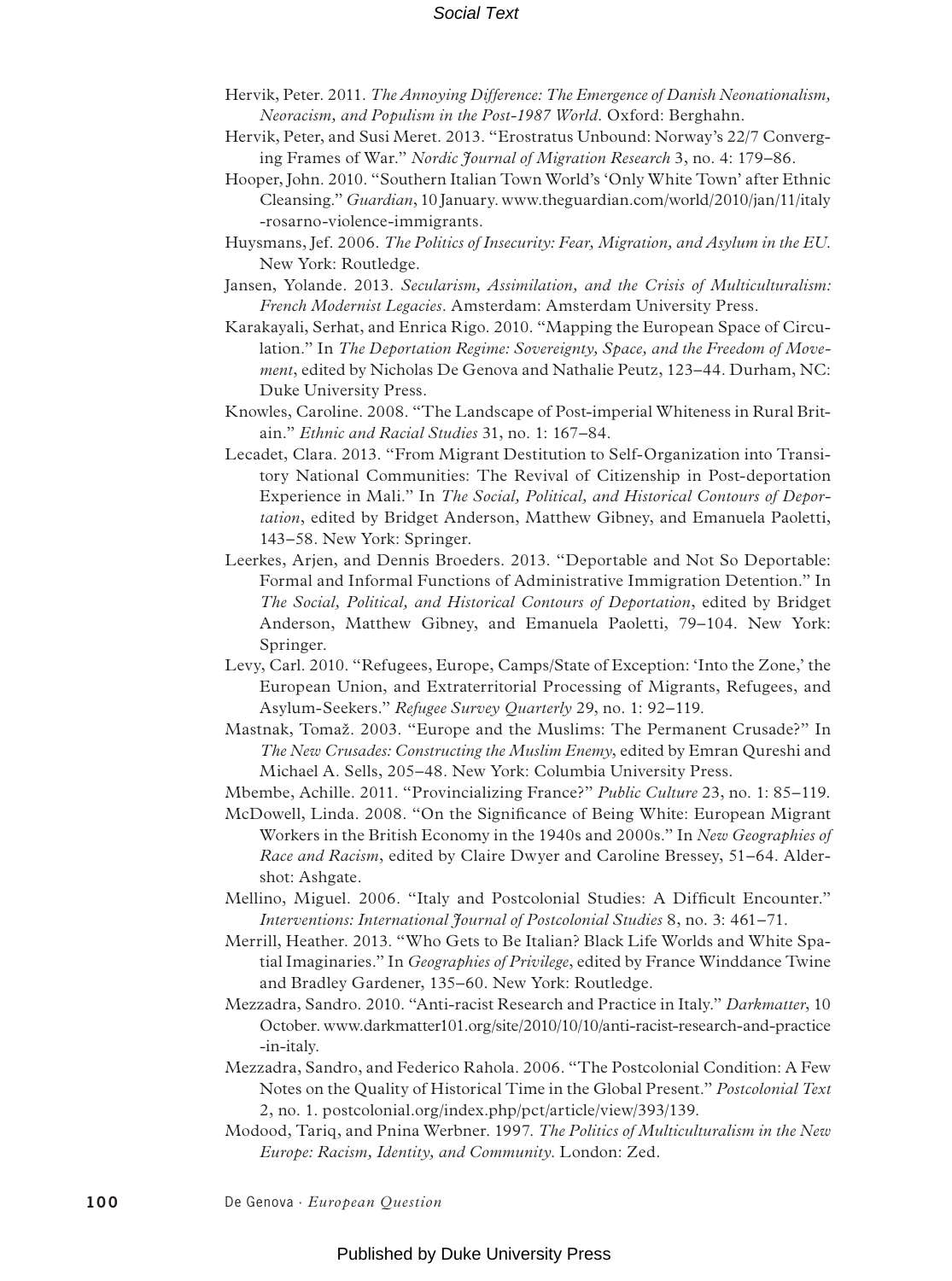- Mufti, Aamir. 2014. "Stathis Gourgouris Interviews Aamir Mufti." *Greek Left Review*, 14 July. greekleftreview.wordpress.com/2014/07/14/stathis-gourgouris -interviews-aamir-mufti.
- Orwell, George. (1939) 1968. "Not Counting Niggers." *Adelphi*, July. Repr. in *The Collected Essays, Journalism, and Letters of George Orwell*, edited by Sonia Orwell and Ian Angus, 1:434–38. New York: Harcourt Brace Jovanovich. Available at www.orwell.ru/library/articles/niggers/english/e\_ncn.
- Osseiran, Souad. n.d. "Making Time at the Frontiers of Europe: Syrian Migrants/ Refugees in Istanbul, 'Waiting' Practices in Uncertain Times." PhD diss, Goldsmiths, University of London (in progress).
- Paasi, Anssi. 2001. "Europe as a Social Process and Discourse: Considerations of Place, Boundaries, and Identity." *European Urban and Regional Studies* 8, no. 1: 7–28.
- Papadopoulos, Dimitris, Niamh Stephenson, and Vassilis Tsianos. 2008. *Escape Routes: Control and Subversion in the Twenty-First Century*. London: Pluto.
- Pettigrew, Thomas F. 1998. "Reactions toward the New Minorities of Western Europe." *Annual Review of Sociology* 24: 77–103.
- Prashad, Vijay. 2007. *The Darker Nations: A People's History of the Third World*. New York: New Press.
- Pred, Allan. 2000. *Even in Sweden: Racisms, Racialized Spaces, and the Popular Geographical Imagination*. Berkeley: University of California Press.
- Quijano, Anibal. 2000. "Coloniality of Power, Eurocentrism, and Latin America." *Nepantla: Views from South* 1, no. 3: 533–79.
- Rigo, Enrica. 2011. "Citizens despite Borders: Challenges to the Territorial Order of Europe." In *The Contested Politics of Mobility: Borderzones and Irregularity*, edited by Vicki Squire, 199–214. London: Routledge.
- Roediger, David R. 1994. *Towards the Abolition of Whiteness: Essays on Race, Politics, and Working Class History*. New York: Verso.
- Rushdie, Salman. 1991. "The New Empire within Britain." In *Imaginary Homelands: Essays and Criticism, 1981–1991*, 129–38. London: Granta Books.
- Said, Edward W. 1979. "Zionism from the Standpoint of Its Victims." *Social Text*, no. 1: 7–58.
- Sammartino, Annemarie. 2013. "Deportation and the Failure of Foreigner Control in the Weimar Republic." In *The Social, Political, and Historical Contours of Deportation*, edited by Bridget Anderson, Matthew Gibney, and Emanuela Paoletti, 25–42. New York: Springer.
- Silverstein, Paul A. 2005. "Immigrant Racialization and the New Savage Slot: Race, Migration, and Immigration in the New Europe." *Annual Review of Anthropology* 34: 363–84.
- Soto Bermant, Laia. 2014. "Consuming Europe: The Moral Significance of Mobility and Exchange at the Spanish-Moroccan Border of Melilla." *Journal of North African Studies* 19, no. 1: 110–29.
- Stoler, Ann Laura. 2010. *Along the Archival Grain: Epistemic Anxieties and Colonial Common Sense*. Princeton, NJ: Princeton University Press.
- Stoler, Ann Laura. 2011. "Colonial Aphasia: Race and Disabled Histories in France." *Public Culture* 23, no. 1: 121–56.
- Tazzioli, Martina. 2013. "Migration (in) Crisis and 'People Who Are Not of Our Concern.'" In *Spaces in Migration: Postcards of a Revolution*, edited by Glenda Garelli, Federica Sossi, and Martina Tazzioli, 87–100. London: Pavement.
- Tazzioli, Martina. 2014. *Spaces of Governmentality: Autonomous Migration and the Arab Uprisings*. New York: Rowman and Littlefield.

De Genova · *European Question Social Text 128* • September 2016 **101**